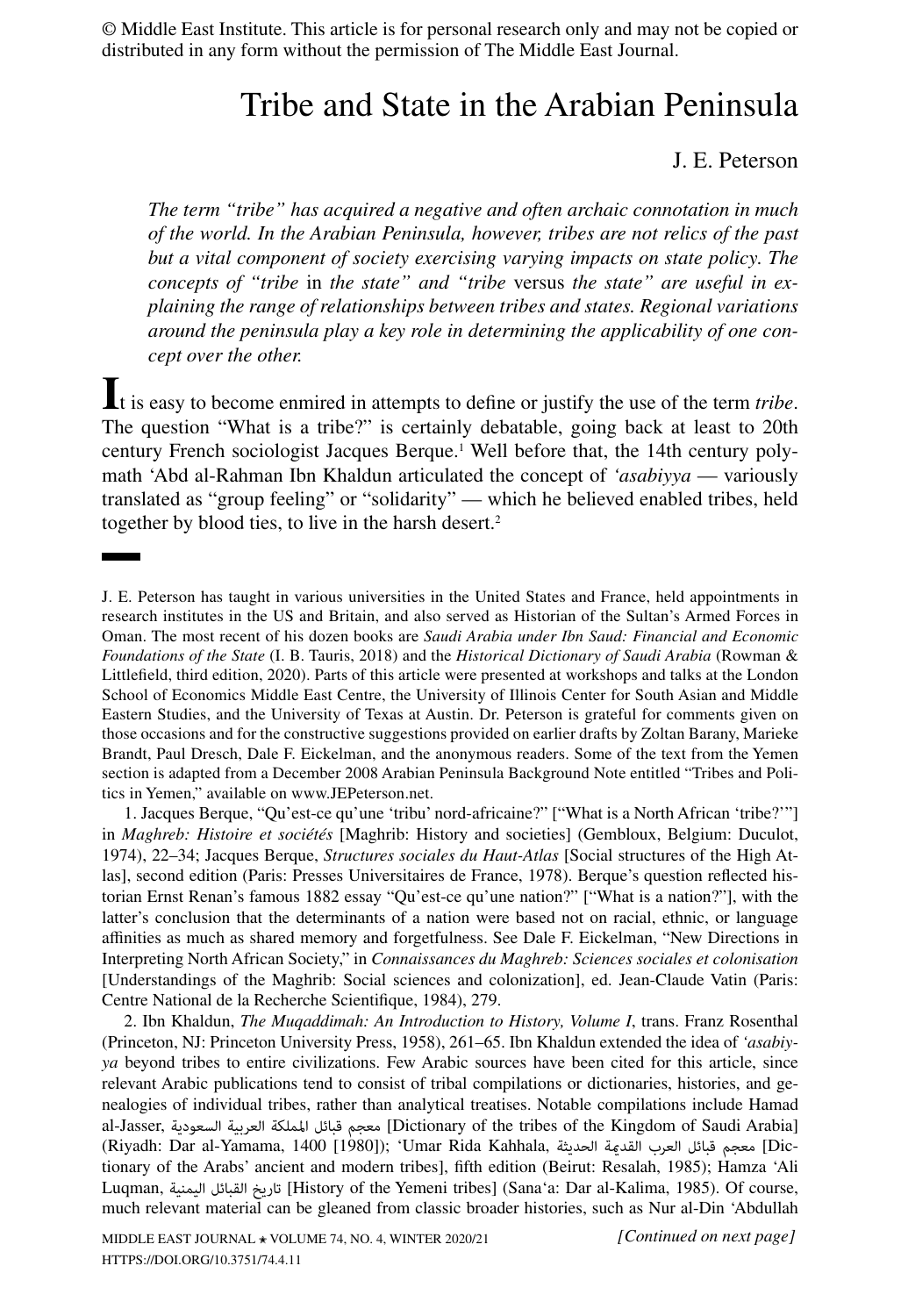Genealogy, or at least the "myth of common ancestry,"<sup>3</sup> is often regarded as the quintessence of tribalism. Despite this, tribes are often composed of mixed lineages, and subgroups within a tribe may associate for economic, ideological, and political reasons. Many tribes in the Arabian Peninsula are not *badw* (nomadic or bedouin), and many have both *badw* and *hadar* (settled) elements, so nomadism and pastoralism are not essential components either. Territorial domain, as rapid urbanization in the Gulf region makes clear, is also not a key attribute of tribalism. Above all, while tribes may be tradition-based (even that is debatable), they are deeply characterized by fluidity.

Tribes in the Arabian Peninsula constitute a fundamental component of life in the region. This reality bears little or no relation to the largely anthropological opinion that tribes, as in Africa, are a creation of the colonial legacy or, even more recently, the view that Western politics are polarized because of "tribalism."4 In the Arabian Peninsula, the concepts of tribe (*qabila*) and tribalism (*qabaliyya*) represent a major form of social organization and self-perception. As an anthropologist working on Yemen recently put it:

I see little sense in translating the African context into South Arabia, since in many parts of Arabia, among them northern Yemen, "tribe" (*qabila*) is a historically rooted, emic concept of social representation, and "being tribal" is a matter of local agency, local authority, and a source of individual and collective honor.<sup>5</sup>

There is a danger in trying to define tribes in isolation, and an alternative phenomenon may be worth considering. One of the key theorists and intellectual critics of nationalism, Ernest Gellner, argued that, while nationalism is the consequence of a shared culture emerging on a larger scale beyond the local cultures of specific groups, "It is

#### *[continued from previous page]*

bin Humayd al-Salimi, عامن أهل بسرية األعيان تحفة] Gem of the notables in the saga of the people of Oman] (Cairo: Matba'at al-Shabab, 1347–50 [1928–31]); 'Abd al-Wasi' bin Yahya al-Wasi'i, اليمن تاريخ] History of Yemen] (Cairo: Al-Matba'a al-Salafiyya, 1928); Khayr al-Din al-Zirkali, امللك عهد يف الجزيرة شبه العزيز عبد] The peninsula in the era of King of 'Abd al-'Aziz] (Beirut: Resalah, 1970).

3. Albert Hourani, "Conclusion: Tribes and States in Islamic History," in *[Tribes and State Forma](https://www.ucpress.edu/book/9780520070806/tribes-and-state-formation-in-the-middle-east)[tion in the Middle East](https://www.ucpress.edu/book/9780520070806/tribes-and-state-formation-in-the-middle-east)*, ed. Philip S. Khoury and Joseph Kostiner (Berkeley: University of California Press, 1990), 303–11. Dale F. Eickelman noted that "tribes are composed of people who *claim* descent from a common male ancestor," see his "Tribes and Tribal Identity in the Arab Gulf States," in *[The](https://www.bloomsbury.com/uk/the-emergence-of-the-gulf-states-9781472587619/) [Emergence of the Gulf States: Studies in Modern History](https://www.bloomsbury.com/uk/the-emergence-of-the-gulf-states-9781472587619/)*, ed. J. E. Peterson (London: Bloomsbury, 2016), 225. On the ways in which tribal identity is created, see also Eickelman's *[The Middle East and](https://www.pearson.com/us/higher-education/product/Eickelman-Middle-East-and-Central-Asia-The-An-Anthropological-Approach-3rd-Edition/9780131230194.html) [Central Asia: An Anthropological Approach](https://www.pearson.com/us/higher-education/product/Eickelman-Middle-East-and-Central-Asia-The-An-Anthropological-Approach-3rd-Edition/9780131230194.html)*, third edition (Upper Saddle River, NJ: Prentice Hall, 1997), 124–25.

4. As Richard Tapper said recently, "Tribalism has a bad press. Commonly presented as a dark, destructive, primeval force — the antithesis of rational modernity — tribalism is anathema to those who defend civilisation — supposedly law-bound, egalitarian, human rights-based." See "Tribalism in Middle Eastern States: A Twenty-First Century Anachronism?" London School of Economics Middle East Centre blog, ed. Jack McGinn, July 11, 2018, [https://blogs.lse.ac.uk/mec/2018/07/11/tribalism](https://blogs.lse.ac.uk/mec/2018/07/11/tribalism-in-middle-eastern-states-a-twenty-first-century-anachronism/)[in-middle-eastern-states-a-twenty-first-century-anachronism/](https://blogs.lse.ac.uk/mec/2018/07/11/tribalism-in-middle-eastern-states-a-twenty-first-century-anachronism/).

5. Marieke Brandt, review of *[Destroying Yemen](https://muse.jhu.edu/article/710930)*, by Isa Blumi, *The Middle East Journal* 72, no. 4 (Autumn 2018): 712. Similarly, Tapper suggested that a tribe "is rather a state of mind, a construction of reality, a model for organization and action." Richard Tapper, "Anthropologists, Historians, and Tribespeople on Tribe and State Formation in the Middle East," in *Tribes and State Formation in the Middle East*, ed. Khoury and Kostiner, 56.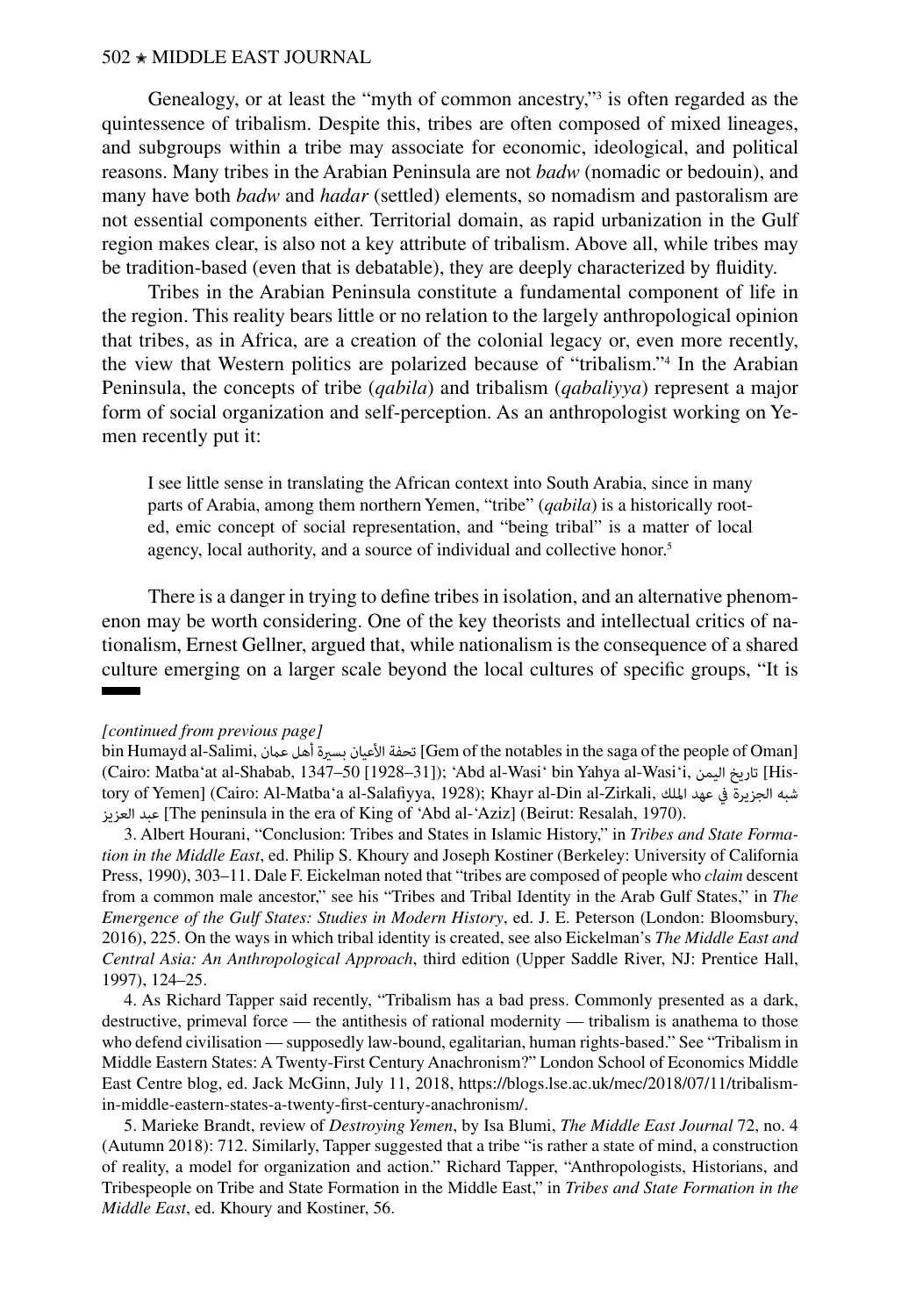nationalism which engenders nations, and not the other way round."6 Thus there can be no nations unless a concept and age of nationalism has emerged. Similarly, there can be no tribes without a tribal framework. Absent a tribal world, the concept of *tribe* is meaningless, but all members of this world, where it exists, innately know what a tribe is. Questions of what kinds of tribes exist, what they do, where they come from, how they relate to one another, and so on are incidental. The emphasis on genealogy as cited above may have little practical significance in day-to-day life: tribesmen might know their grandfathers and perhaps even great-grandfathers but not beyond that.<sup>7</sup> Ironically, the importance of genealogy seems to be accentuated by modern, "detribalizing" life in the Arabian Peninsula, when determining (or constructing) one's origins becomes key to situating the individual in a transforming society.8 As historian Paul Dresch wrote with 19th century Arabia in mind, "Tribes (*qaba'il* or *'asha'ir*) were important in most regions. Much analysis has been incautious, but the crux of tribalism is a simple assumption that people are related of their nature; divisions among them are God-given, and relatedness implies responsibility."9

I base these initial thoughts on a reexamination of two of my previous articles, 40 years apart, which reflected my thinking and understanding when each were published: "Tribes and Politics in Eastern Arabia" (1977) and "Yemen: Tribes, the State, and the Unravelling"  $(2016)$ .<sup>10</sup> This article encompasses the entire Arabian Peninsula, with the proviso that significant differences exist between the four groupings of the smaller Gulf states (Kuwait, Bahrain, Qatar, and the United Arab Emirates), Saudi Arabia, Oman, and Yemen. Consequently, the interrelationship between tribes and the state in these groupings varies considerably. This is most true for Yemen compared to the rest of the peninsula. The differences are perhaps best illustrated by comparing and contrasting the nature and recent experience of Yemen with the smaller Gulf states in some detail, which I do toward the end of the article.

As the title indicates, my focus is on the multifaceted relationships between tribes and the state. I have found it useful in this regard to employ the related concepts of "tribes *in* the state" and "tribes *versus* the state." Insofar as a tribe may be regarded as

<sup>6.</sup> Ernest Gellner, *[Nations and Nationalism](https://www.cornellpress.cornell.edu/book/9780801475009/)* (Oxford: Oxford University Press, 1983), 54.

<sup>7.</sup> Nevertheless, elucidation of a lineage of many generations back to a tribe's origins may be required in defense of its status and rights vis-à-vis neighboring tribes. See Andrew Shryock, *[Na](https://www.ucpress.edu/book/9780520201019/nationalism-and-the-genealogical-imagination)[tionalism and the Genealogical Imagination: Oral History and Textual Authority in Tribal Jordan](https://www.ucpress.edu/book/9780520201019/nationalism-and-the-genealogical-imagination)* (Berkeley: University of California Press, 1997).

<sup>8.</sup> Nadav Samin, *[Of Sand or Soil: Genealogy and Tribal Belonging in Saudi Arabia](https://press.princeton.edu/books/hardcover/9780691164441/of-sand-or-soil)* (Princeton, NJ: Princeton University Press, 2015).

<sup>9.</sup> Paul Dresch, "Arabia to the End of the First World War," in *[The New Cambridge History of](https://doi.org/10.1017/CHOL9780521838269) Islam, Volume 5: [The Islamic World in the Age of Western Dominance](https://doi.org/10.1017/CHOL9780521838269)*, ed. Francis Robinson (Cambridge: Cambridge University Press, 2010), 135. My thanks to Dresch for suggesting the substance of this paragraph. Berque alluded to this idea when he cited his earlier work: "I came to view the North African tribe as a compromise between social groupings and contemporary history, between a certain form of logic and the data of the *milieu*. The same compromise can be seen there in detail between agnatic ancestrality and relationship by marriage, between consanguinity and topography, status and contract." Jacques Berque, *French North Africa: The Maghrib between Two World Wars*, trans. Jean Stewart (New York: Frederick A. Praeger, 1962), 12.

<sup>10.</sup> J. E. Peterson, "[Tribes and Politics in Eastern Arabia,](http://www.jstor.org/stable/4325646)" *The Middle East Journal* 31, no. 3 (Summer 1977): 297–312; J. E. Peterson, "Yemen: Tribes, the State, and the Unravelling," in *[Tribes](https://doi.org/10.1093/acprof:oso/9780190264925.001.0001) [and States in a Changing Middle East](https://doi.org/10.1093/acprof:oso/9780190264925.001.0001)*, ed. Uzi Rabi (London: Hurst, 2016), 111–43.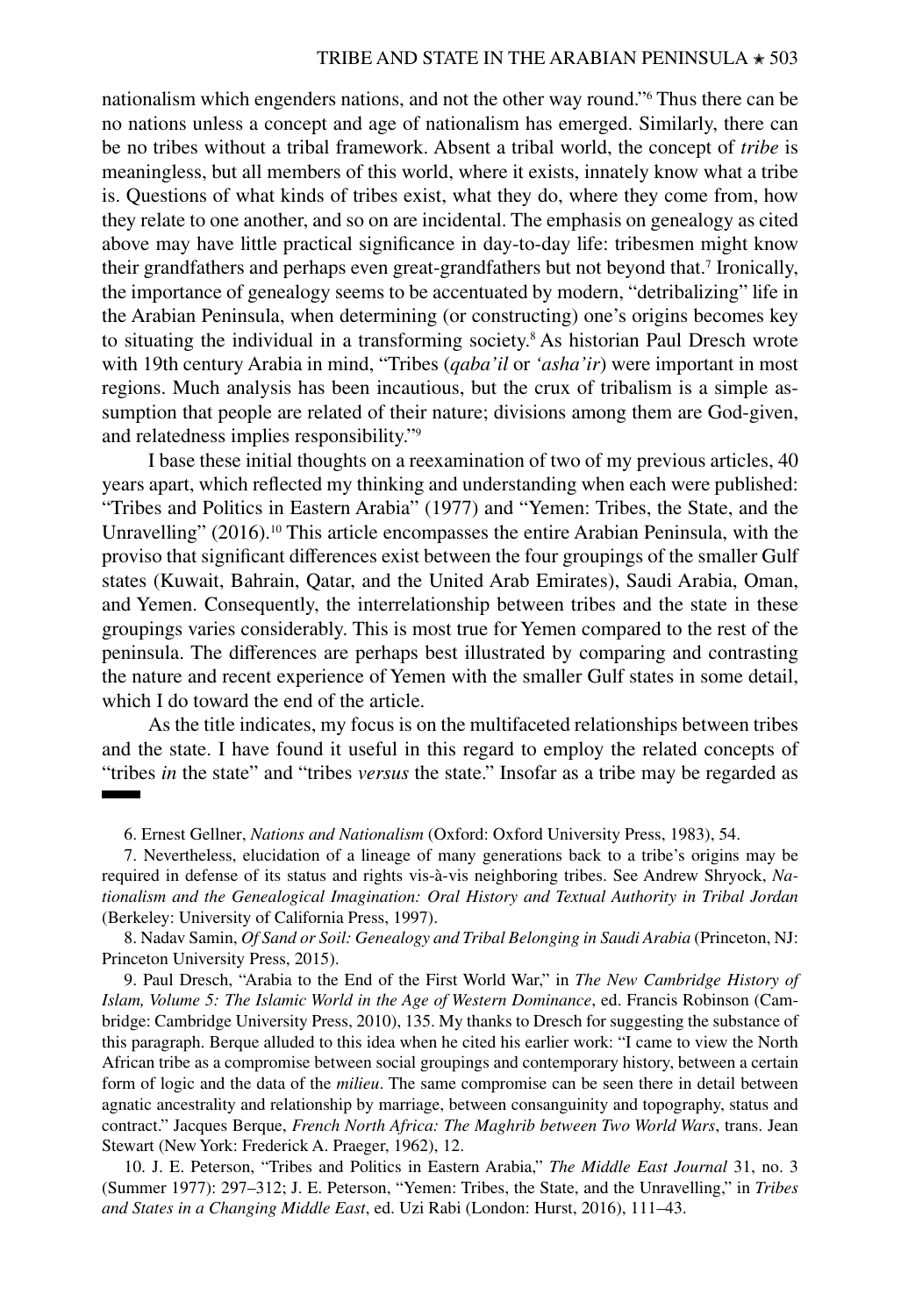possessing a corporate identity and its members as sharing a collective responsibility, the "tribes *in* the state" conception regards tribes politically as a component of the state, an identity subservient to and dependent on government. The "tribes *vs.* the state" conception, on the other hand, sees tribes in certain circumstances seeking to preserve their independence and freedom of action vis-à-vis centralized control. These conceptions should be seen as the theoretical end points of a spectrum. In neither case can it be assumed that the tribe in the Arabian Peninsula (if not the broader Middle East) is a relic of the past, a social and political construct left over from the pre-state era, or a dying phenomenon in a world of nation-states.

# *THE TRIBAL ETHOS*

The predominant and state-promoted national myths in the smaller Gulf states are centered on Arab tribal *badw* origin and background. While the prevailing norm of previous centuries may have been that of pure or noble tribes of *badw* origin (most of which are no longer nomadic), political power in the more recent past was increasingly concentrated in small settlements, whether along the Gulf littoral or in the interior. Gulf society in the pre-oil era was multifaceted and constituted a variety of communities, such as recognized and respected tribes, others of non-tribal but presumably Arab descent, "townspeople," and merchants often of Iranian or Indian origin. Technically, *badw* means nomadic. But in the oil era and before, *badw* heritage was shared by sedentarized elements of *badw* tribes. As a consequence, in practice, *badw* does not have to mean nomadic.

Furthermore, it should be realized that tribes are flexible both in their constituent elements and their practical status over time. Tribes emerge and recede in strength and influence and may disappear or appear entirely. Sub-tribal elements may change their affiliation to a different tribe or even establish themselves as separate tribes. In addition, tribes may acquire clients, which can be either tribal or non-tribal as well as groups or individuals. Tribes may grow more powerful or weaker depending on the vitality and competence of their leadership. Typically, the shaykh of a tribe was very un-kingly, and a weak shaykh could lose his position with the tribe gravitating to a more capable shaykh. As wealth typically was not generated from within the tribe, an effective shaykh successfully secured external income or patronage. While shaykhs were typically chosen from within a shaykhly family, the fortunes of families could change over time as well, and there is evidence of some tribes recruiting shaykhly families from other tribes.<sup>11</sup>

Most tribes possess both *badw* and *hadar* elements. These elements may or may not be contiguous; even *badw* sections of the same tribe may be scattered across regions. Thus, tribal allegiances may be split between rulers of different polities. Tribal migration (distinct from nomadism) between regions was also a feature of the pre-oil

<sup>11.</sup> Shaykhly leadership could also diminish as a result of a breakdown of the established order, leading to tribal infighting and challenges to tribal authority by younger and more aggressive shaykhs. This was illustrated in the evolution of the "Anbar Awakening" in Iraq from 2006 to 2008, although the roots of the decay in the tribal order can be traced back to the Ottoman, monarchical, and republican periods. Myriam Benraad, "Iraq's Tribal 'Sahwa': Its Rise and Fall," *Middle East Policy* 18, no. 1 (Spring 2011): 126–27, [https://doi.org/10.1111/j.1475-4967.2011.00477.x.](https://doi.org/10.1111/j.1475-4967.2011.00477.x)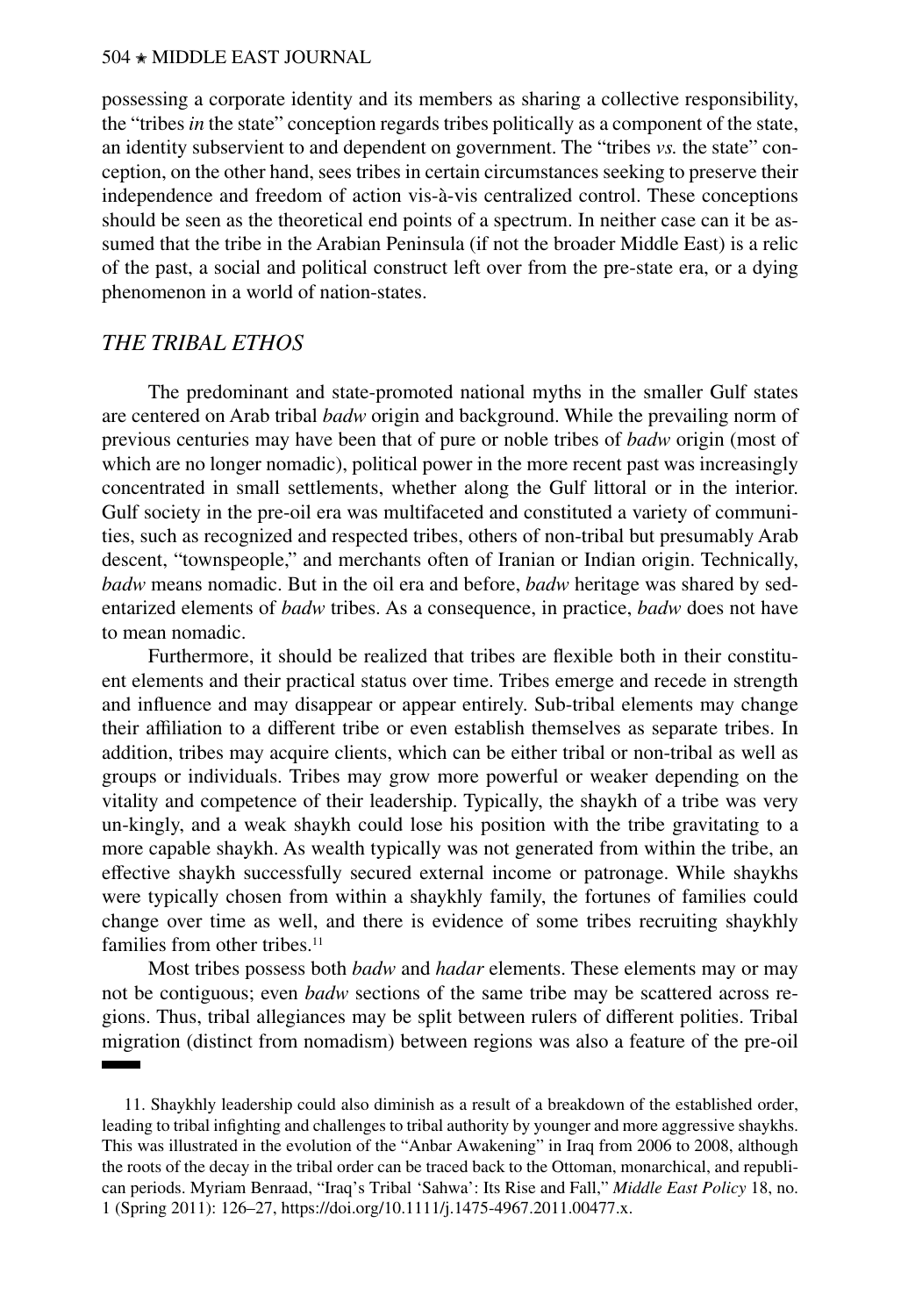era. Historical ties might lead tribes to join linked tribes elsewhere. Dissatisfaction or a dispute with a particular ruler or tribe might cause a tribe to move to a neighboring state. While the rivalry between *badw* and *hadar* may be mostly a relic of history, it does retain some current significance. The balance has dramatically shifted to the latter's advantage since the mid-20th century. There has been a natural impulse for *badw* to become settled in order to access employment, educational opportunities for children, and state-provided social services. States have tended to support this change because it is easier to control settled populations and to provide services to them (not to mention avoiding the political headaches posed by nomadic pastoralists roaming regularly across national borders).

The process of state formation in the Gulf states and how the role of the prevailing *badw* ethos applies is based on various fundamental assumptions. The first and perhaps most important is the *badw*/*hadar* dichotomy. The centuries-old state of contention between the nomadic and pastoralist *badw*, on one hand, and the sedentary *hadar* population of settlements, ports, and oases, on the other, has deep cultural connotations in addition to opposing ways of life. Not all *hadar* of tribal origin were from *badw* stock. In its literal sense, the distinction applies mostly to the pre-oil era but not entirely. The *hadar* were settled in fixed places, tethered to agricultural areas by property and crops, or resident in urban settlements in order to pursue trading, pearling, or seafaring. As a consequence, they were more easily controllable by rulers. The *badw* on the other hand were, by definition, nomadic. The roaming territory of a *badw* tribe was and is generally defined by a distinct tribal territory (*dira*), even if sometimes contested or not defined precisely. At the same time, however, a *badw* tribe may have owed allegiance to or have links with the ruler of a coastal settlement. Therefore, there were often limitations on its area of activity and a linkage to the territory of a particular state.

The matter is additionally complicated by the fact that even nomadic *badw* tribes possessed connections to fixed points on the map. Livestock required access to wells and grazing territory that were not contested with other tribes. Tribal members often owned date palm gardens, which required periodic attendance to harvest the dates. Many tribesmen undertook seasonal employment in the pearling industry. These ties also served to bring them under the purview or control of local rulers.

For the majority of people in most parts of Arabia, tribal membership has been central. Nevertheless, there has always been a simultaneous presence of non-tribal communities.12 These included the Baharina, agriculturalists in Bahrain and in the oases of Ahsa and Qatif in present-day Saudi Arabia as well as elsewhere. Baharina were presumably indigenous inhabitants with later absorptions, and their descendants identify today as Arab and Shi'i. The merchants of the settlements, both on the coast and

<sup>12.</sup> The notion of a solely tribal Arabia was challenged in Donald P. Cole and Soraya Altorki, "Was Arabia Tribal? A Reinterpretation of the Pre-Oil Society," *Journal of South Asian and Middle Eastern Studies* 15, no. 4 (1992): 71–87. On the distinction between *'asil* families of "pure" descent and the *khadir* population of menial descent among *hadar* tribes in Najd, see also Abdulaziz F. Al-Fahad, "The *`Imama* vs. the *`Iqal*: *Hadari*-Bedouin Conflict and the Formation of the Saudi State," in *[Counter-Narratives: History, Contemporary Society, and Politics in Saudi Arabia and Yemen](https://doi.org/10.1057/9781403981318)*, ed. Madawi Al-Rasheed and Robert Vitalis (New York: Palgrave, 2004), 58n7; Uwaidah M. Al Juhany, *Najd before the Salafi Reform Movement: Social, Political and Religious Conditions during the Three Centuries Preceding the Rise of the Saudi State* (Reading, UK: Ithaca Press, 2002).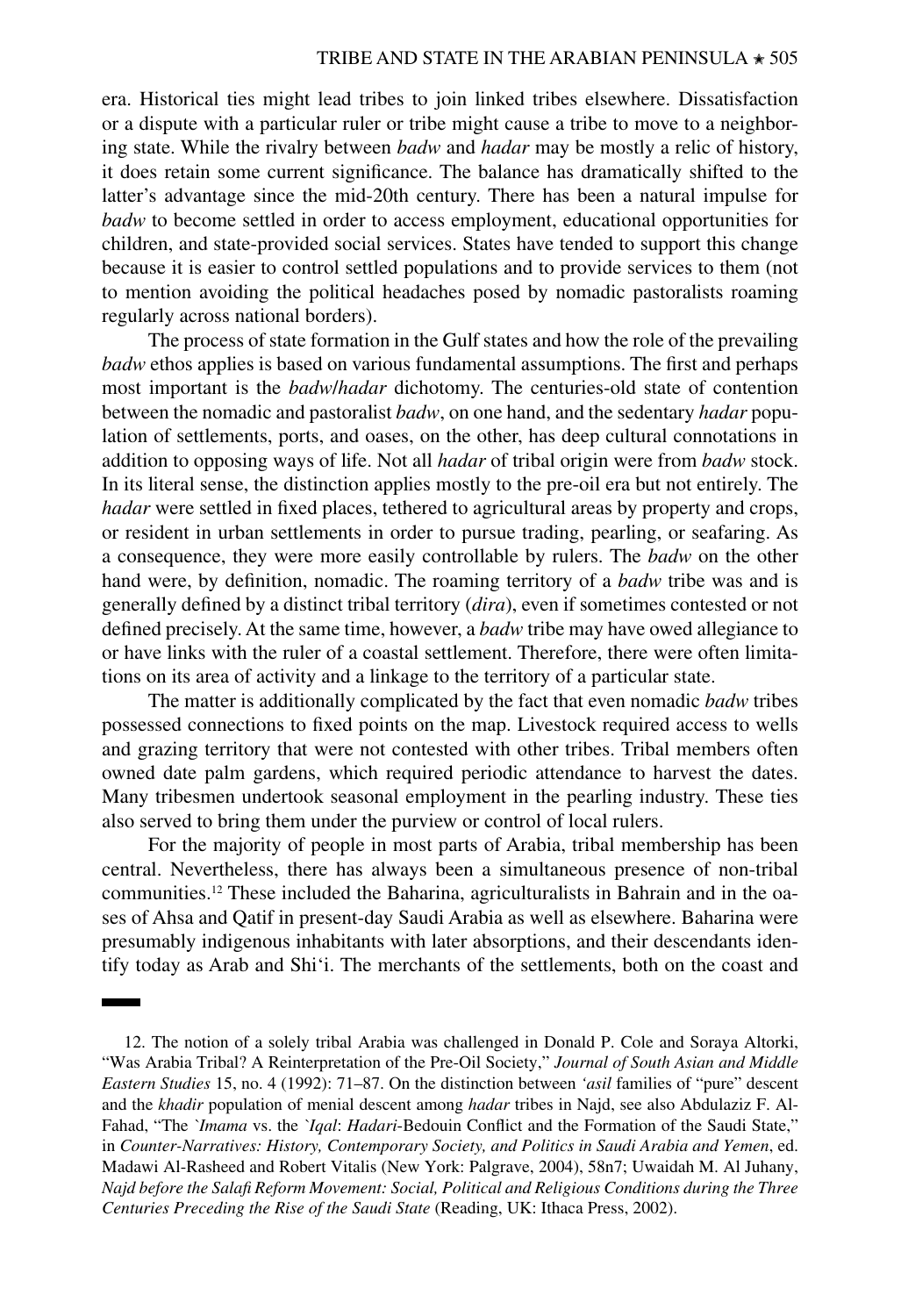inland, constituted another amorphous group. Some *hadar* were not even Arab, tribal, or Sunni. Among these groups, ethnicity in particular and religion to a certain extent (often the two were intermingled) generally indicated a geographical origin beyond the Gulf states: Persians from Iran, Shi'a from either Iran or Iraq, Baloch from Pakistan and Iran, Banians and Lawatis from India, and, later, "Zanzibaris" from East Africa. In contrast to today, these groups were not regarded as "foreigners," "expatriates," or having a national origin or identity elsewhere. Some of the important merchants in the port towns were (and are) Huwala, Sunni Arab families immigrating (or returning, as some insist) from the Persian coast of the Gulf. The *hadar* population also included groups of uncertain origin, such as the Bayasira community engaged in occupations of low status, the enslaved, and their descendants (though they might often be associated with tribes or be tribal clients). On top of it all, ethnicity and sectarian identity were fluid.<sup>13</sup>

# *TRIBES AND THE PROCESS OF STATE FORMATION*

The tribal role in state formation was more pronounced in the smaller Gulf states. It may be said that there were two primary factors in this process. The first of these involved the emergence of dominant leaders and tribal elements. The more powerful tribal groups along the Arab littoral of the Gulf were largely from the Najd region of presentday Saudi Arabia. They moved to the coast for unknown reasons; possibly because of famine, population pressure on scarce resources, or ambitious leadership. At the beginning of the 18th century, the dominant force along the littoral was that of the mixed *badw* and *hadar* Bani Khalid tribe, whose center was at the Ahsa oasis. The writ of the Bani Khalid eventually extended from Qatar in the south to the Iraqi city of Basra and beyond to the Nafud Desert in northern Saudi Arabia, as well as inland to parts of Najd.14

Also in the 18th century, sections of the Bani 'Utub tribe, itself thought to be part of the larger 'Anaza tribe, moved from Najd into the Gulf littoral and established permanent settlements along the coast, a pattern replicated by other tribes. The Bani Khalid's domain could be described, in loose terms, as more empire than nation. In contrast, these new settlements and their hinterlands were more local and based on more durable tribal alliances. By these movements, as well as other migrations into the southern part of the littoral, including Qatar, what is now the United Arab Emirates, and parts of Oman, the scene was set for the contemporary tribal composition of the Arab littoral of the Gulf and the inception of what may be discerned as nascent national identity in the various regions of the Gulf.

<sup>13.</sup> Lawrence G. Potter (ed.), *[Sectarian Politics in the Persian Gulf](https://global.oup.com/academic/product/sectarian-politics-in-the-persian-gulf-9780199377268?cc=us&lang=en&)* (Oxford: Oxford University Press, 2014); Abdulaziz H. Al-Fahad, ["From Exclusivism to Accommodation: Doctrinal and Legal](https://www.nyulawreview.org/wp-content/uploads/2018/08/NYULawReview-79-2-Al-Fahad.pdf) [Evolution of Wahhabism](https://www.nyulawreview.org/wp-content/uploads/2018/08/NYULawReview-79-2-Al-Fahad.pdf)," *New York University Law Review* 79, no. 2 (May 2004): 485–519; Carina Jahani, "The Baloch as an Ethnic Group in the Persian Gulf Region," and Ahmed al-Dailami, "'Purity and Confusion': The Hawala between Persians and Arabs in the Contemporary Gulf," in *[The Persian](https://doi.org/10.1057/9781137485779) [Gulf in Modern Times: People, Ports, and History](https://doi.org/10.1057/9781137485779)*, ed. Lawrence G. Potter (New York: Palgrave Macmillan, 2014), 267–97, 299–326.

<sup>14.</sup> Ahmad Mustafa Abu Hakima, *History of Eastern Arabia, 1750–1800: The Rise and Development of Bahrain and Kuwait* (Beirut: Khayats, 1965), 38–41, 121–44; J. G. Lorimer (ed.), *[Gazetteer](https://referenceworks.brillonline.com/browse/gazetteer-of-the-persian-gulf-oman-and-central-arabia-online) [of the Persian Gulf, 'Oman, and Central Arabia, Volume 1](https://referenceworks.brillonline.com/browse/gazetteer-of-the-persian-gulf-oman-and-central-arabia-online)* (Calcutta: Superintendent Government Printing, 1908), 630–1,178.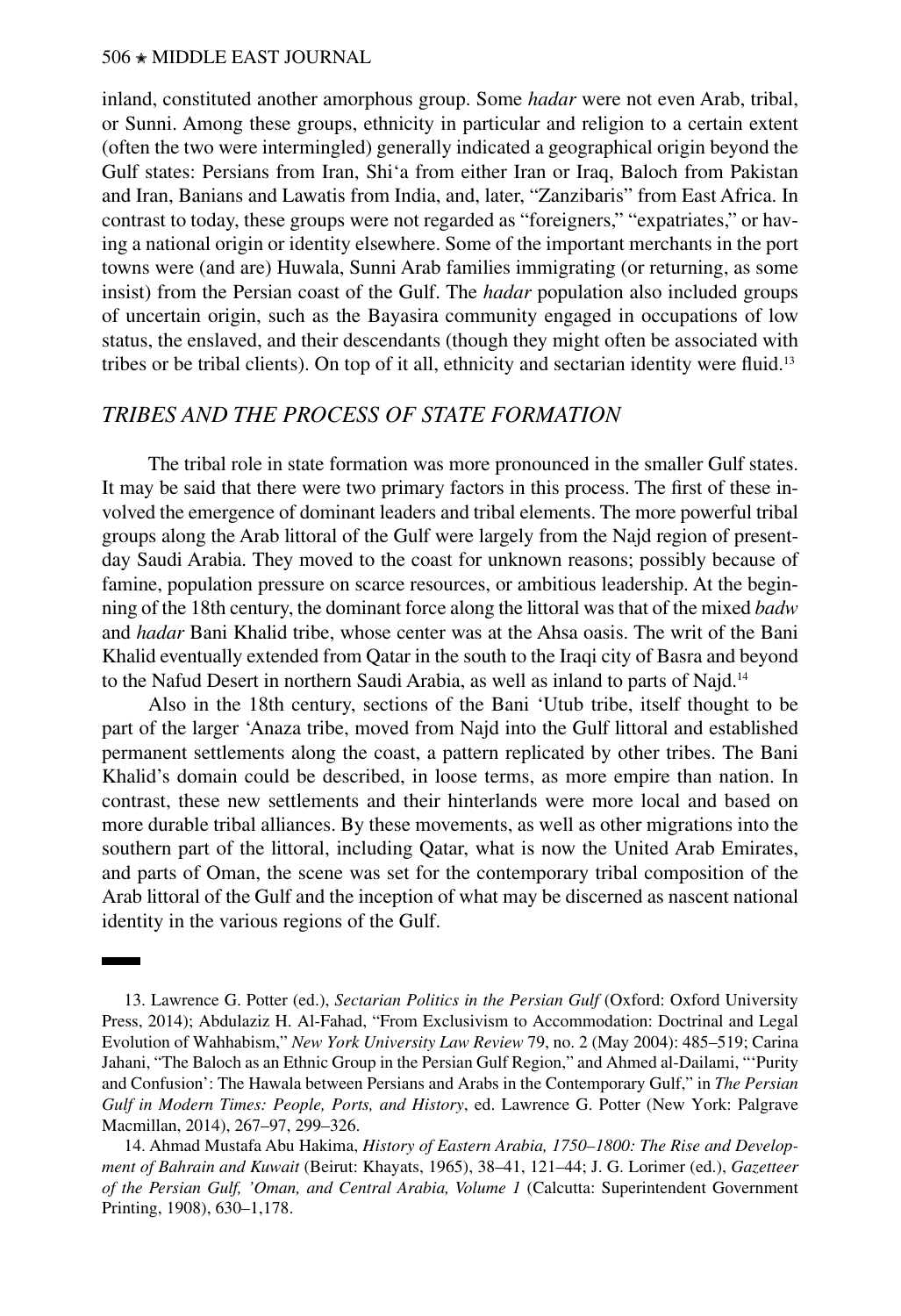In the lower Gulf, the dynasty of al-Qawasim based in Julfar (now Ras Al Khaimah in the UAE) flexed its power in the late 18th and early 19th centuries, followed by the expansion of Bani Yas tribal leadership throughout what is now Abu Dhabi in the latter part of the 19th century. Although Bani 'Utub groups also moved into what is now Qatar in the mid-18th century, their focus shifted to Bahrain, and it was left to the Al Thani family to deal with the Ottoman presence and eventually to sign a treaty with the Britishcontrolled Government of India that placed Qatar under its protection. The Al Khalifa family, part of the Bani 'Utub, captured Bahrain from Iran in 1783 and has headed the Bahraini state ever since. But Bahrain also provides a partial exception to the pattern because of the agrarian nature of its indigenous society and the ruling family's claims to leadership through invasion. Nevertheless, Bahrain was a party to maritime truces and treaties, and tribes could migrate elsewhere while the tribal nature of the regime itself was reinforced by the recruitment of Najdi tribal allies.<sup>15</sup>

During the same time frame, a second factor — British imperial involvement also played a formative role. While the Portuguese and the Dutch were the first European empires to enter the Gulf, the British achieved dominance by the late 18th century. The British-imposed Government of India at this time was particularly concerned with trade, which required unhindered maritime passage for British and Indian vessels. Accordingly, Britain sought to bring various chieftains along the Arab littoral into a network of treaties that forbade warfare by sea; these culminated in the General Treaty of Maritime Peace in 1853. The treaties were signed with the leaders of the ports where armed ships were based; the leaders were the shaykhs of dominant tribes at that point in time.<sup>16</sup>

Accordingly, the political order of eastern Arabia became fossilized: British recognition of these prominent shaykhs gave them initial standing as supra-tribal leaders and their positions gradually transformed into rulership of proto-states. Subsequent formal treaties of protection, whereby Britain assumed responsibility for foreign affairs and defense, made most of these political entities protected states within Britain's informal empire and further solidified the rule of the same shaykhly families. As a consequence, the leader of each littoral settlement was assumed to have authority over people. The eventual consequence was the extension of supra-tribal authority in coastal settlements to recognition of a ruler of territory, however loosely defined, in addition to being a ruler of people.<sup>17</sup>

<sup>15.</sup> Lorimer (ed.), *Gazetteer of the Persian Gulf*, 630–786, 836–946; Abu Hakima, *History of Eastern Arabia*, 91–124, 165–70; Rosemarie Said Zahlan, *[The Making of the Modern Gulf States:](https://doi.org/10.4324/9781315645407)  [Kuwait, Bahrain, Qatar, the United Arab Emirates and Oman](https://doi.org/10.4324/9781315645407)*, revised edition (Reading, UK: Ithaca Press, 1998), 115–21; Frauke Heard-Bey, *From Trucial States to United Arab Emirates: A Society in Transition*, new edition (London: Longman, 1996), 68–91; Sultan Muhammad Al-Qasimi, *[The Myth](https://www.routledge.com/The-Myth-of-Arab-Piracy-in-the-Gulf/Al-Qasimi/p/book/9781138184190) [of Arab Piracy in the Gulf](https://www.routledge.com/The-Myth-of-Arab-Piracy-in-the-Gulf/Al-Qasimi/p/book/9781138184190)*, second edition (London: Routledge, 1988).

<sup>16.</sup> J. E. Peterson, "The Age of Imperialism and Its Impact on the Gulf," in *The Emergence of the Gulf States*, ed. Peterson, 127–58; James Onley, *[The Arabian Frontier of the British Raj: Merchants,](https://global.oup.com/academic/product/the-arabian-frontier-of-the-british-raj-9780199228102)  [Rulers, and the British in the Nineteenth-Century Gulf](https://global.oup.com/academic/product/the-arabian-frontier-of-the-british-raj-9780199228102)* (London: Oxford University Press, 2007); James Onley, ["Britain and the Gulf Shaikhdoms, 1820–1971: The Politics of Protection](https://repository.library.georgetown.edu/bitstream/handle/10822/558294/CIRSOccasionalPaper4JamesOnley2009.pdf)," Georgetown University, Center for International and Regional Studies, occasional paper no. 4 (2009); J. B. Kelly, "The Legal and Historical Basis of the British Position in the Persian Gulf," in *St. Antony's Papers* 4, no. 1 (1958): 119–40.

<sup>17.</sup> Peterson, "Tribes and Politics in Eastern Arabia"; J. E. Peterson, "Tribe and State in the Contemporary Arabian Peninsula," London School of Economics Middle East Centre blog, ed. Jack McGinn, July 12, 2018, [https://blogs.lse.ac.uk/mec/2018/07/12/tribe-and-state-in-the-contemporary-arabian-peninsula/.](https://blogs.lse.ac.uk/mec/2018/07/12/tribe-and-state-in-the-contemporary-arabian-peninsula/) *[Continued on next page]*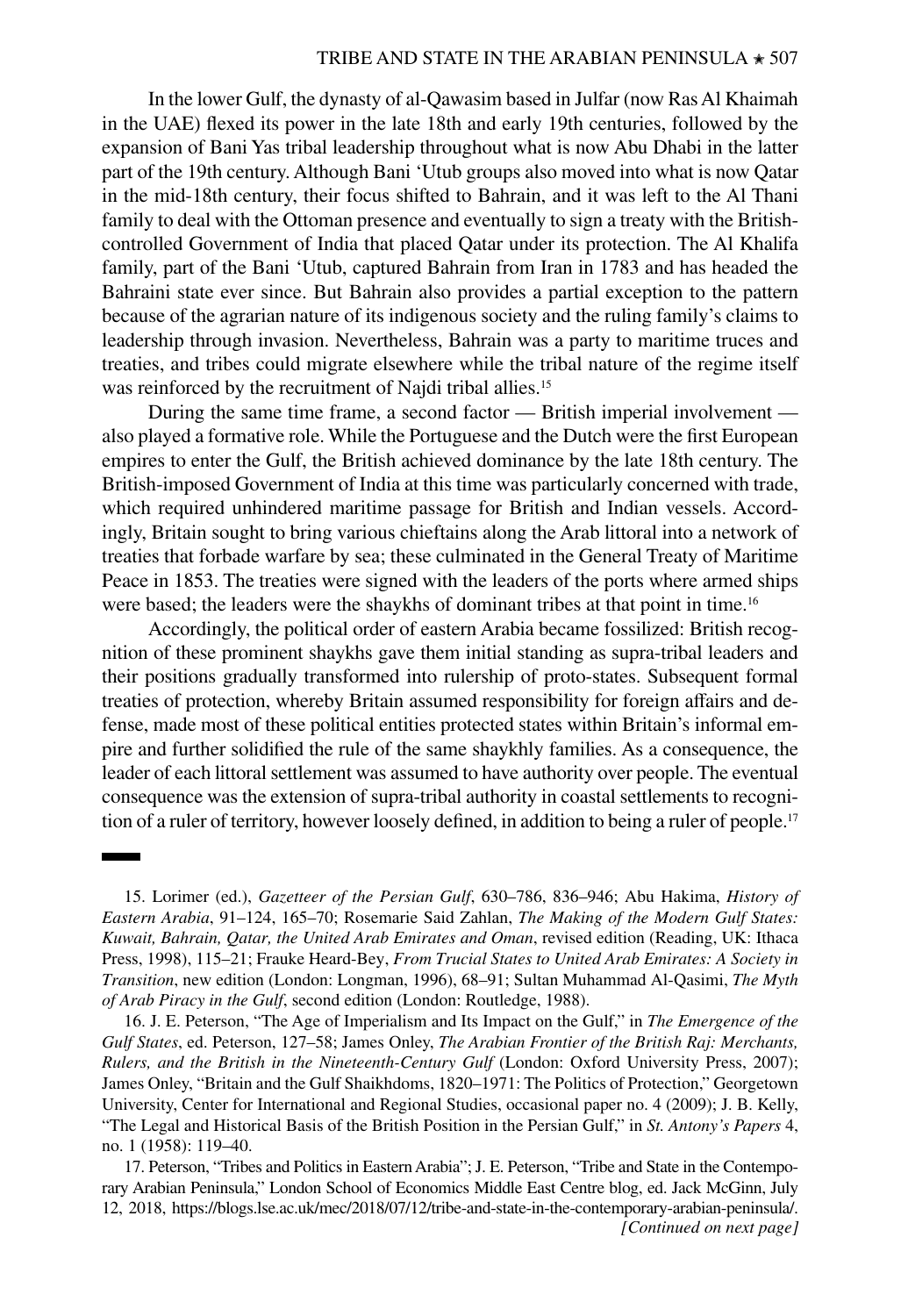While Saudi Arabia and Oman share many aspects of social and tribal culture, they are significantly distinctive from the smaller states. The Saudi state fundamentally derives its legitimacy from the tribal-backed leadership allied with religious authority. The Al Sa'ud family hailed from the small southern Najdi settlement of Dir'iyya and thus were *hadar*. While they claimed tribal origins, their success lay in mobilizing *hadar* participation as well as harnessing *badw* tribes in support.18 The religious authority derived from the 18th century religious reformer Muhammad bin 'Abd al-Wahhab, who, driven from his home in nearby 'Uyayna, was welcomed by Imam Muhammad bin Sa'ud, the progenitor of the Al Sa'ud dynasty. It is likely that the writ of the Al Sa'ud would never have extended much beyond Dir'iyya had it not been for this fortuitous alliance with what has since become known as the Wahhabi movement after Ibn 'Abd al-Wahhab. The complementary forces, temporal and spiritual, created the impetus enabling the establishment of the First and Second Saudi States (1744–1818 and  $1824-91$ , respectively).<sup>19</sup>

It is the Third Saudi State (1902–) that embodies the transformation from a more transitory movement based on *hadar* and tribal alliances imbued with religious fervor to the beginnings of a state that exercised unmistakable authority over the tribes. Following his success in retaking Riyadh in 1902, Imam 'Abd al-'Aziz bin 'Abd al-Rahman Al Sa'ud (known as Ibn Saud in many Western sources) began a process of consolidation and expansion. A military force known as the Ikhwan (literally "brothers"), drawn from *badw* tribes newly relocated to tribal settlements and propelled into battle by Wahhabi passion, was important in 'Abd al-'Aziz's successful advances through Najd and east to the Gulf, as well as his conquest of Hijaz in the west. Britain played a key role here too in eventually subsidizing the Najdi ruler and restraining him and his warriors when they threatened British-controlled territories. It was perhaps a pivotal first step in the creation of a state when 'Abd al-'Aziz found it necessary to observe boundaries and confront and defeat the Ikhwan when they continued to act against his orders.<sup>20</sup> From

#### *[continued from previous page]*

This process in the Gulf seemed to reflect a larger pattern of European colonial identification of pliable indigenous leadership with whom colonial administrations could work. As a consequence, sociocultural realities and colonial administrative structures were often in conflict and resulted in fractured states upon independence.

18. Abdulaziz Al-Fahad contended that the Saudi state was "an exclusively *Hadari* endeavor with profound anti-tribal and anti-Bedouin tendencies, and circumscribed roles for the Bedouins and their tribes." Al-Fahad, "The *`Imama* vs. the *`Iqal*," 36. The Al Rashid dynasty of Jabal Shammar in what is now Saudi Arabia, on the other hand, relied on both *badw* and *hadar* backing because of the ruling family's tribal origins. This, Al-Fahad argued, gave the Al Sa'ud an advantage because they could appeal to all social groups, see pp. 46–49.

19. The history of the Saudi state is covered comprehensively in Alexei Vassiliev, *[The History of](https://saqibooks.com/books/saqi/the-history-of-saudi-arabia/) [Saudi Arabia](https://saqibooks.com/books/saqi/the-history-of-saudi-arabia/)*, trans. P. A. Seslavin (London: Saqi Books, 2000); Madawi Al-Rasheed, *[A History of](https://doi.org/10.1017/CBO9780511993510) Saudi Arabia*[, second edition](https://doi.org/10.1017/CBO9780511993510) (Cambridge: Cambridge University Press, 2010).

20. Al-Fahad, "From Exclusivism to Accommodation," 513. See also John S. Habib, *[Ibn](https://brill.com/view/title/3914) [Sa'ud's Warriors of Islam: The Ikhwan of Najd and Their Role in the Creation of the Sa'udi King](https://brill.com/view/title/3914)[dom, 1910–1930](https://brill.com/view/title/3914)* (Leiden, Netherlands: Brill, 1978). In the 1960s, Saudi Arabia was active in deliberately seeking to sedentarize its *badw* population, as detailed in Ugo Fabietti, "Sedentarisation as a Means of Detribalisation: Some Policies of the Saudi Arabian Government towards the Nomads," in *[State, Society and Economy in Saudi Arabia](https://doi.org/10.4324/9781315727455)*, ed. Tim Niblock (London: Croom Helm, 1982), 186–97; Ugo Fabietti, "State Policies and Bedouin Adaptations in Saudi Arabia, 1900–1980," in *[Continued on next page]*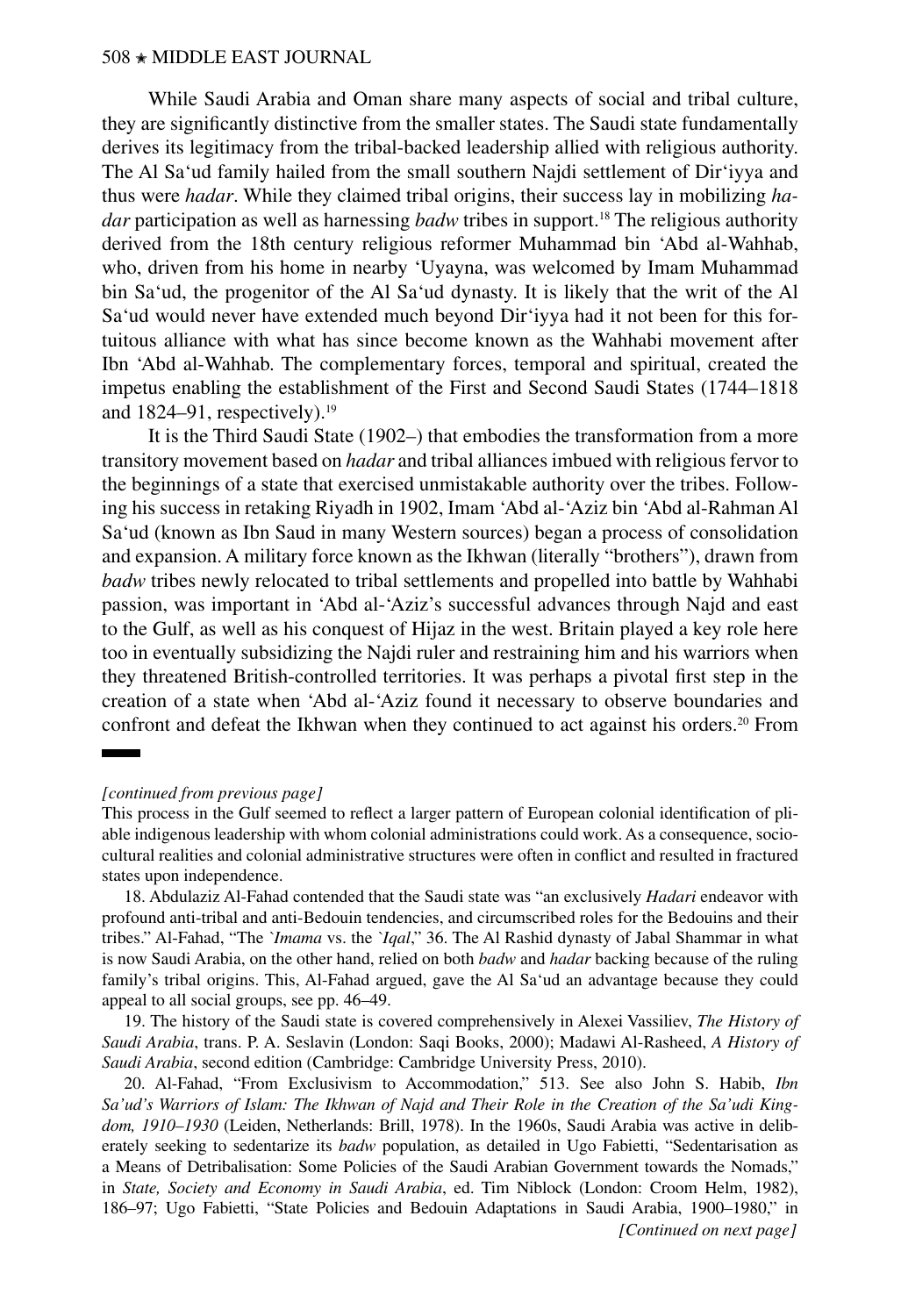that point, 'Abd al-'Aziz — as first imam, then sultan, and finally king from 1932 was clearly becoming the head of a nascent state. The tribes that had been "tribes *vs.* the state" were in the process of becoming "tribes *in* the state."

In contradistinction to the rest of the Gulf, tribes in Oman were principally *hadar* and long settled in their own *dirat* (plural of *dira*). Oman's great *badw* tribes — the Duru', the Wahiba, and the Janaba — were marginal to the ebb and flow of the country's politics. For most settled tribes, residence in recognized territories had been established centuries ago. Oman's history over the past thousand years centered on the institution of the religious imamate of the Ibadi sect of Islam. While Ibadi doctrine specified that imams were to be elected by the community, all too often dynasties emerged: the most recent being the Ya'ariba in the 17th century and the Al Bu Sa'id in the 18th. Imams depended on the support of the tribes to maintain control and to resist invaders, but the tribes remained mostly autonomous and developed a patchwork quilt of alliances. When the imamate was strong, the situation was generally one of "tribes *in* the state"; when it was weak, it reversed to "tribes *vs*. the state." By the early 20th century, Oman had bifurcated into a British-supported sultanate on the coast and a resurrected imamate in the interior, dependent on the tribes and principal shaykhs. It was not until the 1950s that Sultan Sa'id bin Taymur Al Sa'id was able to exert his control over the interior and bring the tribes back *in* to the state.<sup>21</sup>

# *TRIBES, SHAYKHS, AND THE GENESIS OF MODERN STATES*

Until well into the 20th century, territoriality was not an important element of sovereignty, which was based instead on control over people. Because leaders relied on strength of personality or the use of force or both to exert their sovereignty, the territories they controlled were extremely fluid, apart from strategic points such as ports or oases. In essence, the territorial extent of their sovereignty was measured by the *dirat* of tribes that pledged allegiance to them. But this did not imply sovereignty. Tribes could, and did, change allegiances; *dirat*, especially those of *badw* tribes, were contested and often shifted over time.22

#### *[continued from previous page]*

*[The Transformation of Nomadic Society in the Arab East](https://www.cambridge.org/us/academic/subjects/history/regional-history-after-1500/transformation-nomadic-society-arab-east?format=HB&isbn=9780521770576)*, ed. Martha Mundy and Basim Musallam (Cambridge: Cambridge University Press, 2000), 82–89. It should also be noted that the Ikhwan were only one, even if a major one, component of the Saudis' consolidation of territory and power. *Hadar* were also prominent in military forces and battles, while the merchants of Najd's various towns provided the funds that allowed 'Abd al-'Aziz to finance his campaigns.

<sup>21.</sup> J. E. Peterson, *[Oman in the Twentieth Century: Political Foundations of an Emerging State](https://doi.org/10.4324/9781315645346)* (London: Croom Helm, 1978); Uzi Rabi, *[The Emergence of States in a Tribal Society: Oman Under](http://www.sussex-academic.com/sa/titles/middle_east_studies/rabi.htm) [Sa'id Bin Taymur, 1932–1970](http://www.sussex-academic.com/sa/titles/middle_east_studies/rabi.htm)* (Eastbourne, UK: Sussex Academic Press, 2006). This brief description does not apply to Dhofar in the sultanate's south. Oman really only exerted dominion over the region in the 19th century, and it was not fully integrated into the sultanate until after the Dhofar War of the 1960s and 1970s. On the region's social structure and tribes, see Jörg Janzen, *Nomads in the Sultanate of Oman: Tradition and Development in Dhofar* (Boulder, CO: Westview Press, 1986); J. E. Peterson, "Oman's Diverse Society: Southern Oman," *The Middle East Journal* 58, no. 2 (Spring 2004): 254–69.<https://doi.org/10.3751/58.2.15>.

<sup>22.</sup> J. C. Wilkinson, "Nomadic Territory as a Factor in Defining Arabia's Boundaries," in *Transformation of Nomadic Society* , ed. Mundy and Musallam, 44–62. In addition, it should be noted that the *[Continued on next page]*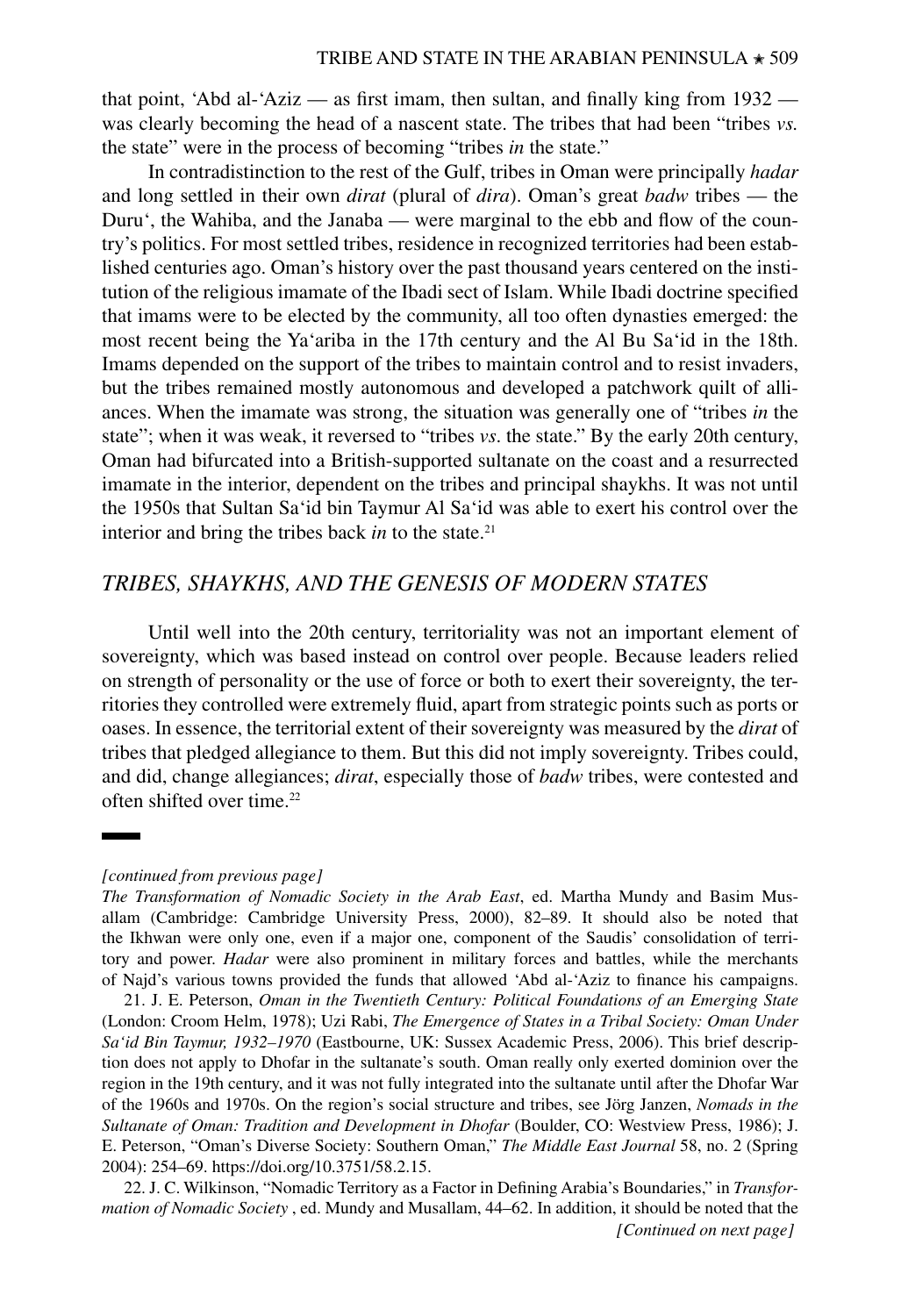Borders in the Gulf, and therefore territorial sovereignty, were left unsettled until the establishment of air routes (which required the security of airfields and emergency landing grounds along the coast) and, soon after and more importantly, oil concessions.<sup>23</sup> It became necessary to define territorial boundaries in order to permit oil companies to identify the limits of their concessions.<sup>24</sup> Geographic features, such as mountains and deserts, were important criteria for the delineation of boundaries, but geometric projections influenced by European conceptions and mostly initiated by the British (i.e., arbitrary lines drawn on maps as a compromise between competing claims) were even more prevalent. Still, the claims over territory, and therefore boundaries, were dependent on tribes. Consequently, the classification of tribes (or at least sub-tribal groups) as belonging to one ruler or another was required.

Into the 1930s and even the 1940s, state authority remained minimal. Shaykhs were still in the process of evolving into rulers or hakims.<sup>25</sup> The creation of states in a fuller sense followed as oil income began to transform the region.<sup>26</sup> Gradually, shaykhly families were transformed into ruling castes and dependence on tribes was steadily reduced.27 A notable reshaping started in what became Saudi Arabia in the 1920s and 1930s as Sultan/King 'Abd al-'Aziz consolidated his rule and subordinated the tribes in the Ikhwan to his authority. A similar process took place in Oman from the 1950s to the 1970s as Sultan Sa'id, with essential British help, reasserted his control over the interior, a transformation then completed more thoroughly under his son, Sultan Qaboos.

#### *[continued from previous page]*

regional balance of tribal power also was subject to shifts over time, as when the rise of the Al Thani dynasty in Qatar challenged the position of both the Al Khalifa in Bahrain and the Al Nahyan in Abu Dhabi. The friction between the three groups over the past century and a half may be said to be an underlying factor in embargo of Qatar by the UAE, Saudi Arabia, Bahrain, and Egypt from 2017 and after. Similarly, the balance of power in what is now the UAE has seen shifts: in the 19th century when the locus of al-Qawasim power shifted from Ras Al Khaimah to Sharjah and in the latter part of the 20th century, when the natural dominance of the coast by the Al Maktum dynasty in Dubai was supplanted by the Al Nahyan because of oil. The balance may well shift back, as the importance of oil diminishes, with the smaller emirates realigning themselves more naturally with the Al Maktum.

23. J. E. Peterson, *[Defending Arabia](https://www.routledge.com/Defending-Arabia/Peterson/p/book/9781138652965)* (London: Croom Helm, 1986), especially chs. 2 and 3.

24. Richard Schofield (ed.), *[Territorial Foundations of the Gulf States](https://www.routledge.com/Territorial-Foundations-of-the-Gulf-States/Schofield/p/book/9781138221277)* (London: University College of London Press, 1994); J. E. Peterson, "Sovereignty and Boundaries in the Gulf States: Settling the Peripheries," in *[The International Politics of the Gulf](https://press.syr.edu/supressbooks/764/international-politics-of-the-persian-gulf-the/)*, ed. Mehran Kamrava (Syracuse, NY: Syracuse University Press, 2011), 21–49.

25. This can even be said of Saudi Arabia, where 'Abd al-'Aziz maintained power as much as a traditional shaykh as the ruler of a unified state, despite being styled a king. "When World War II broke out, ['Abd al-'Aziz] worried that he might not be able to subsidize the tribes with food, clothes and cash, because the Pilgrimage revenue, along with his first oil royalties, more or less dried up. Without money he feared that he could not hold his kingdom together, for it was a personal rule, not an institutional state." Wilkinson, "Nomadic Territory," 60. At this time, Oman was of course different with a British-supported sultan who had no control over the interior of the country.

26. Heard-Bey, *From Trucial States to United Arab Emirates*; Jill Crystal, *[Oil and Politics in the](https://www.cambridge.org/us/academic/subjects/politics-international-relations/comparative-politics/oil-and-politics-gulf-rulers-and-merchants-kuwait-and-qatar?format=PB) [Gulf: Rulers and Merchants in Kuwait and Qatar](https://www.cambridge.org/us/academic/subjects/politics-international-relations/comparative-politics/oil-and-politics-gulf-rulers-and-merchants-kuwait-and-qatar?format=PB)* (Cambridge: Cambridge University Press, 1990); Allen Fromherz, *[Qatar: A Modern History](http://press.georgetown.edu/book/georgetown/qatar-0)* (Washington, DC: Georgetown University Press, 2017); Steffen Hertog, *[Princes, Brokers, and Bureaucrats: Oil and the State in Saudi Arabia](https://doi.org/10.7591/9780801458774)* (Ithaca, NY: Cornell University Press, 2010); Peterson, *Oman in the Twentieth Century*.

27. Frauke Heard-Bey, "Six Sovereign States: The Process of State Formation," in *The Emergence of the Gulf States*, ed. Peterson, 289–322.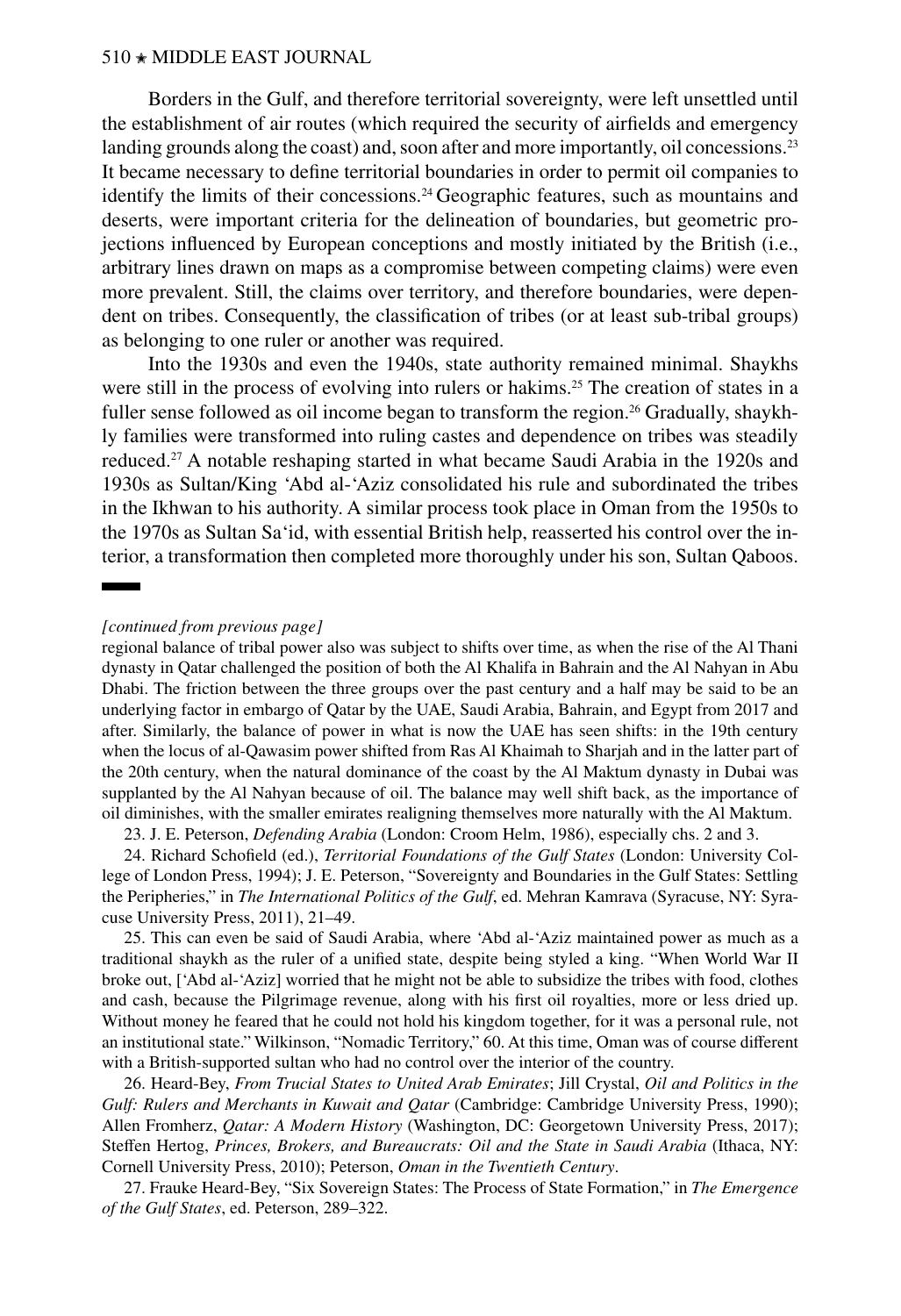Steffen Hertog noted that, as ruling shaykhs consolidated their position, they co-opted tribes and especially lesser shaykhs into their patronage networks, allowing them to act as intermediaries between the state and their tribes, or they were given administrative functions such as attesting to the status of tribal members.<sup>28</sup> The tribal shaykhs' role in the state enterprise gradually declined as the state apparatus grew in size and function. As ruling shaykhs became monarchs, they tended to rely most closely (beyond members of their own families) on advisers and lieutenants who either had no tribal connections or came from small or loosely organized tribes since they could pose no threat to the ruler. Many were outsiders, either from other Arab countries (such as the Syrian Yusuf Yasin and the Egyptian Hafiz Wahba in Saudi Arabia) or not even Arab (such as the British Sir Charles Belgrave in Bahrain).

# *TRIBAL ADAPTATION TO THE MODERN STATE*

Reference to tribal heritage is at the heart of the creation and maintenance of national myths in the modern Gulf states despite the long presence of significant nontribal and even non-Arab communities. Tribal descent is what makes the great majority of nationals of these states distinct today from the overwhelming expatriate Arab, Asian, African, and European populations. The enduring myth of tribal membership signifying or guaranteeing citizenship in the state is based on the idea that tribes form the foundations of a pyramidal hierarchy that is the state. For the sake of symmetry, even non-tribal citizens can be brought into the tribal matrix. In Oman, for example, the state appoints a shaykh for the non-Arab Lawatis, who is invested with responsibility for his community as if it were an Arab tribe.

At the highest level, the emphasis on tribal heritage is undeniable in terms of leadership and ruling families. The myth of the ruler as father of the nation is an expansion of the relationship between the shaykh and his tribe. The ruling family represents, even if only in an idealized sense, the apex of the tribal-cum-national system. The result is, in the words of Joseph Kostiner, a "state-tribe symbiosis" that carried through into the oil era and persists today.<sup>29</sup> Equally important is the myth of tribal alliances being responsible for the emergence of the state. A pertinent example is the formative role of Shaykh Zayid bin Khalifa Al Nahyan in the creation of the modern Emirate of Abu Dhabi.30

The emphasis politically (at least in the 21st century) is that tribes form subordinate units to the national government. Kinship is less important than relations with and strength of loyalty to ruling families. This, of course, might mean that a particular tribe may claim common origin with a ruling family, but loyalty more often seems to be expressed in terms of alliances created or built upon in the 19th or (pre-oil) 20th centuries.

<sup>28.</sup> Steffen Hertog, "The Political Decline and Social Rise of Tribal Identity in the GCC," London School of Economics Middle East Centre blog, July 25, 2018, [https://blogs.lse.ac.uk/mec/2018/07/25/](https://blogs.lse.ac.uk/mec/2018/07/25/the-political-decline-and-social-rise-of-tribal-identity-in-the-gcc/) [the-political-decline-and-social-rise-of-tribal-identity-in-the-gcc/](https://blogs.lse.ac.uk/mec/2018/07/25/the-political-decline-and-social-rise-of-tribal-identity-in-the-gcc/).

<sup>29.</sup> Joseph Kostiner, "The Nation in Tribal Societies: Reflections on K. H. al-Naqib's Studies on the Gulf," in *Tribes and States*, ed. Rabi, 227.

<sup>30.</sup> Frauke Heard-Bey, *From Trucial States to United Arab Emirates*. This Shaykh Zayid should not be confused with his grandson Shaykh Zayid bin Sultan, who founded the United Arab Emirates.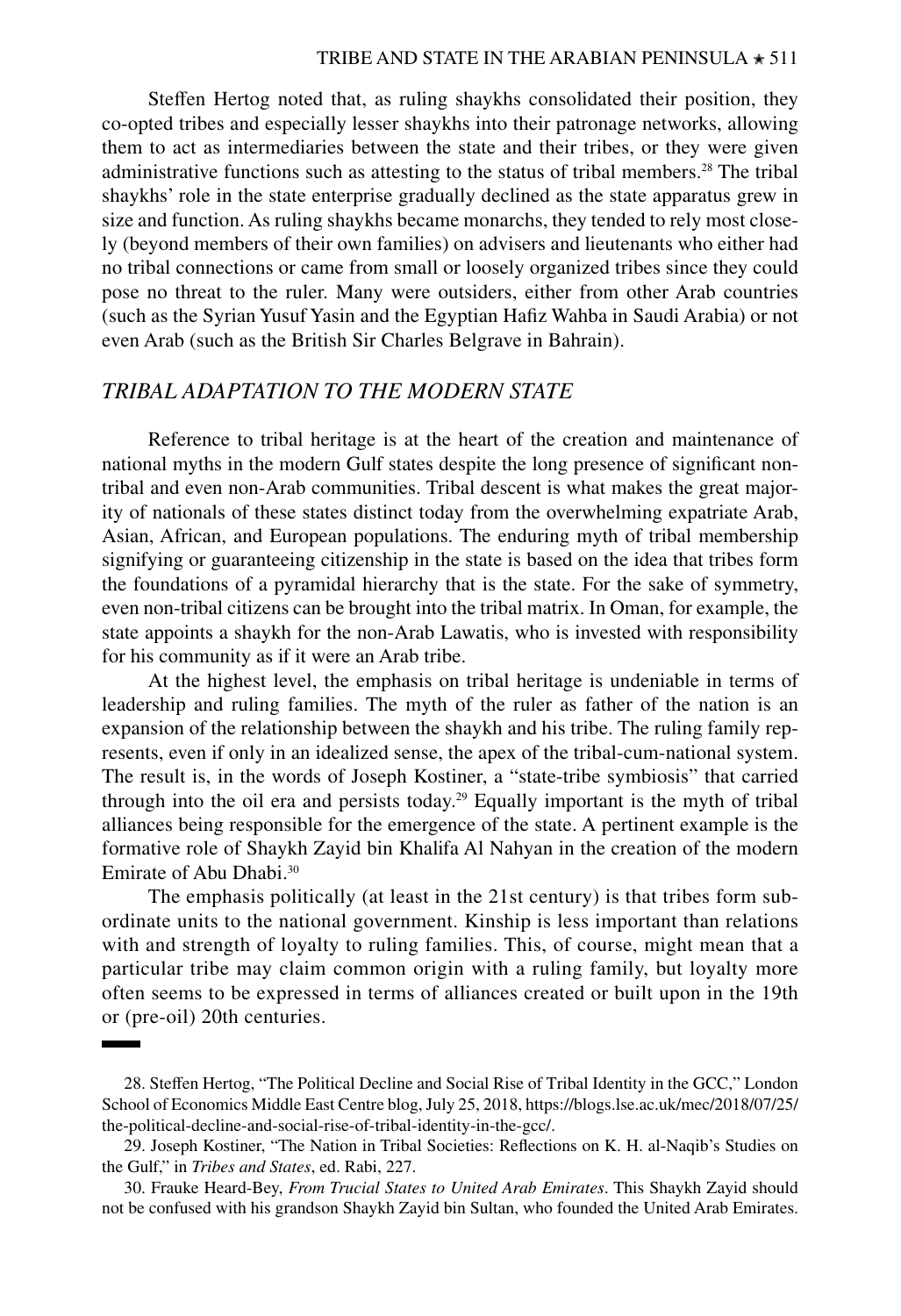It should be mentioned here that the term *citizen* might be used with some caution. The Arabic *muwatin* more closely translates as "national" or "compatriot," i.e., "of the nation" in the territorial sense. There is little real concept of a citizen in the Gulf in the republican sense: the people belong to the nation or state, and the state is *not* the organ of and for the people as citizens entitled to fundamental rights and participation in civil activities. This supports national myths of the tribe or tribes embracing a collective entity that the state, as personified in the ruler, defends and controls.

Nevertheless, despite the emergence of states, tribalism continues to play a social role. As Nadav Samin demonstrated, genealogy — and particularly descent from noble tribes — is not only employed by the state in Saudi Arabia to organize and control its nationals but is also prized by individuals to indicate their status within society.<sup>31</sup> While tribes have not been able to act effectively against the state in a politically organized sense in the Gulf for a half-century or more, they remain a primary source of identity and a touchstone for social interaction, such as connections (*wasta*) and marriage. Tribal discussion boards exist online in Saudi Arabia, where tribe members can exchange information and ideas about "topics with tribal importance: *nasab* (descent), history, marriage, religion and of course current events in their area."32 Persistent distinctions between *hadar* and *badw* are more problematic in some states than others. These distinctions are particularly important in Kuwait, but both *hadar* and *badw* are Kuwaiti nevertheless.<sup>33</sup>

This is not to say that there are no political ramifications to tribes in the Gulf. The creation and maintenance of the Saudi Arabian National Guard (SANG) has been based on recruitment from Najdi tribes and is widely considered to serve as a praetorian guard for the royal family.<sup>34</sup> Throughout the Gulf, there has been a conscious balance of senior government positions amongst major tribes; this has been particularly apparent in Oman. But these are functions of or within the state; they are not oppositional in nature — although it can be argued that Kuwait's strategy of manipulating tribes to maintain greater control has been transformed into a type of tribal "loyal opposition" to the government.

Tribes have also been innovative in the electoral process. For example, "tribal primaries" to ensure that a particular tribe is represented by its preferred candidate have been a feature in elections for the Kuwaiti parliament for years. Similarly, groups organized along tribal lines and formed tribal alliances to deepen their presence in elections

33. Anh Nga Longva, "Nationalism in Pre-Modern Guise: The Discourse on Hadhar and Badu in Kuwait," *International Journal of Middle East Studies* 38, no. 2 (May 2006): 171–87. [https://doi.](https://doi.org/10.1017/S0020743806412307) [org/10.1017/S0020743806412307](https://doi.org/10.1017/S0020743806412307); Farah al-Nakib, "Revisiting *Hadar* and *Badu* in Kuwait: Citizenship, Housing, and the Construction of a Dichotomy." *International Journal of Middle East Studies* 46, no. 1 (Feb. 2014): 5–30. <https://doi.org/10.1017/S0020743813001268>.

34. Regimes may feel they cannot invariably rely on tribal loyalty as more powerful security apparatuses develop with a broad composition of personnel. Notably, command of Saudi units, including the SANG, was traditionally restricted to *hadar* officers. Fahad, "The *`Imama* vs. the *`Iqal*," 74n118. Furthermore, loyalties within these units — even when tribally centered — may be compromised by ideology or religious extremism. Witness the violent occupation of the Grand Mosque in Mecca in 1979 with Juhayman al-'Utaybi leading a neo-Ikhwan group.

<sup>31.</sup> Samin, *Of Sand or Soil*.

<sup>32.</sup> Sebastian Maisel, "The New Rise of Tribalism in Saudi Arabia," *Nomadic Peoples* 18, no. 2 (2014): 100–122. <https://doi.org/10.3197/np.2014.180207>.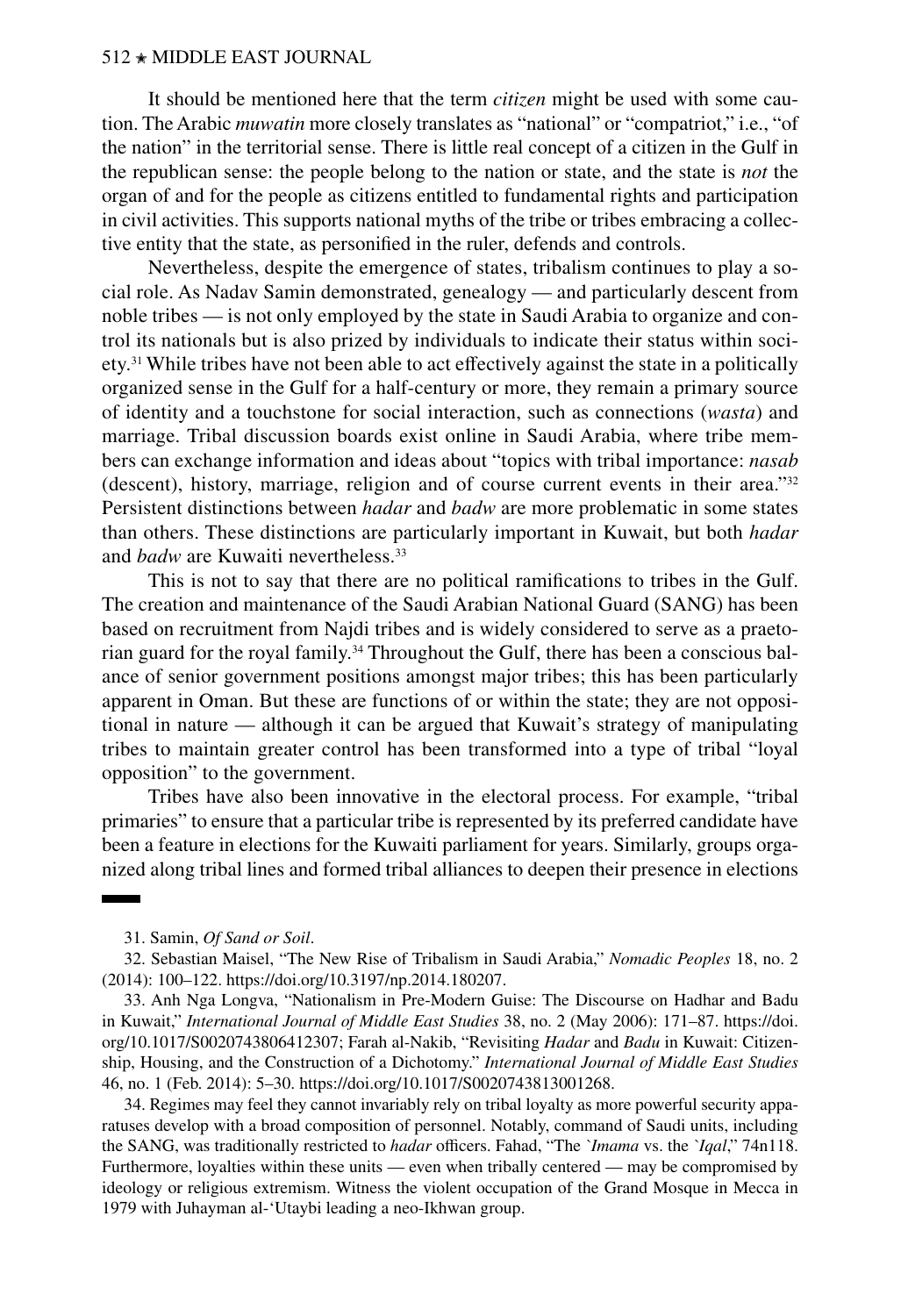to the United Arab Emirates' national council and in elections for municipal councils in Saudi Arabia.35 In Oman's southern region of Dhofar, non-elite tribes and lower social groups formed inter-tribal coalitions to challenge elite tribes' representation in elections to the national consultative council.36

It should be kept in mind that while Saudi Arabia, and Najd in particular, under the Al Sa'ud dynasty demonstrates many similarities to the smaller Gulf states with reference to tribes, it is a more complex country with many distinctive regional patterns. Hijaz is definitely tribal in rural areas, but the cities — Mecca, Medina, Jidda, and Ta'if — have been demographically and socially transformed after a millennium of pilgrims settling there and eventually becoming Hijazis themselves. The Eastern Province is home to several million Shi'a who are non-tribal and traditionally were overwhelmingly cultivators. While the far south of the country is decidedly tribal, the historical orientation was to Yemen and the assimilation of tribes and communities into the Kingdom is still continuing. Even in Najd, the core of Saudi Arabia, variations apply with the existence of many old *hadar* settlements.

Since the establishment of the Gulf Cooperation Council in 1981, the Gulf states fundamentally remain to a very large extent traditional, small, and largely closed societies. Tribal or family background is an important aspect of assessing an individual's qualifications or worthiness. To assure loyalty throughout all important constituencies, various tribes must be represented throughout government positions or appointments (ministers, civil service, military, police). This calculation is combined with suitable appointments from other major constituencies, such as prominent merchant families or religious notables. Tribal affiliation or identification and connections fulfill needs that the state cannot, particularly in the absence (or weakness) of other sub-state institutions such as political parties or labor unions. In the past, tribes were the principal source of coercive power for rulers. Today, this still matters in terms of retainers and royal guards. The SANG is still largely organized around Najdi tribal personnel. But the nexus of military power has been relocated to professional armed forces that recruit throughout the nation. Internal control, both in terms of coercion and intelligence, is exercised typically by interior ministries. The staffing of state infrastructure increasingly has relied on personal ties (not always tribal) to rulers and ruling families and on elements of meritocracy (including education, intelligence, and political ability). In a practical sense, "kinship" identification (or loyalty) is more and more restricted to extended families. The traditional shaykh's function of looking after the needs of members of the tribe has given way to the state's direct provision of services.<sup>37</sup>

<sup>35.</sup> Sultan Al-Qassemi, "Tribalism in the Arabian Peninsula: It Is a Family Affair," *Jadaliyya*, February 1, 2012, [www.jadaliyya.com/Details/25199.](http://www.jadaliyya.com/Details/25199)

<sup>36.</sup> Alice Wilson, "From Revolutions to Elections: When Tribes Transform State Power," London School of Economics Middle East Centre blog, ed. Jack McGinn, July 17, 2018, [https://blogs.lse.](https://blogs.lse.ac.uk/mec/2018/07/17/from-revolutions-to-elections-when-tribes-transform-state-power/) [ac.uk/mec/2018/07/17/from-revolutions-to-elections-when-tribes-transform-state-power/](https://blogs.lse.ac.uk/mec/2018/07/17/from-revolutions-to-elections-when-tribes-transform-state-power/).

<sup>37.</sup> These points are discussed in many sources, but representative treatments may be found in: Al-Rasheed, *A History of Saudi Arabia*; Said Zahlan, *The Making of the Modern Gulf States*; Khaldoun Hasan al-Naqeeb, *[Society and State in the Gulf and Arab Peninsula](https://doi.org/10.4324/9780203105016)*, trans. L. M. Kenny (London: Routledge, 1990).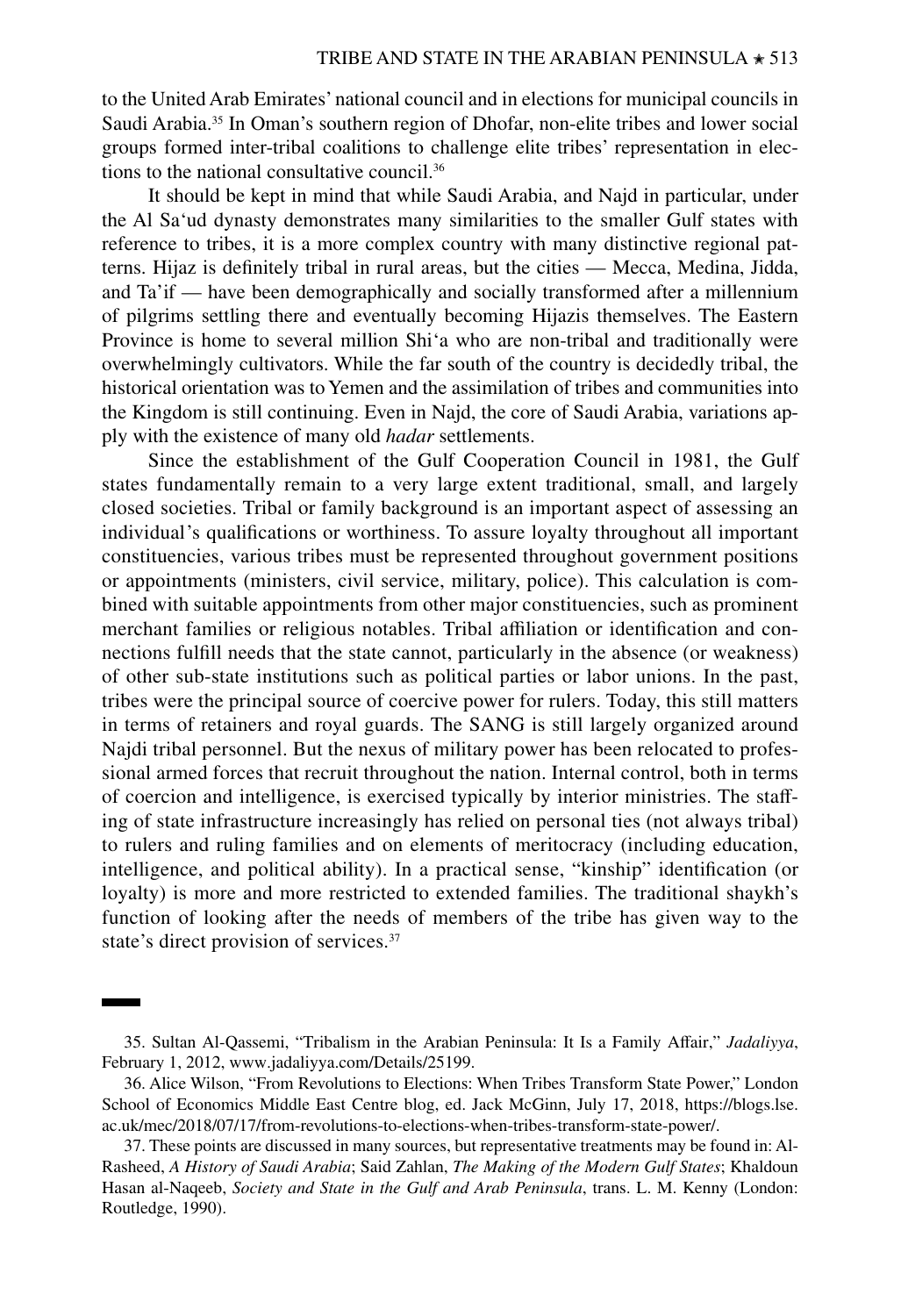# *TRIBAL PERSISTENCE AND AUTONOMY IN YEMEN*

The multifaceted and disastrous war in Yemen since 2015 makes any analysis of the status of tribes there problematic.38 Perhaps the most fundamental division of Yemen in modern times was in the 19th and early 20th century between the country's northern half under the Zaydi Shi'i imamate (and kingdom after 1918), which later became the Yemen Arab Republic (or North Yemen), and its southern half under British rule and later the People's Democratic Republic of Yemen (or South Yemen). Tribes dominated in both halves even though their relationships with the state differed. The North Yemeni government was not a tribal regime, yet tribalism pervaded much of Yemeni society. The South Yemeni government sought to eliminate tribalism but, as was shown after 1990, simply forced it underground.

Yemen, perhaps more than any other state in the Arab world, largely remains a tribal society and nation.39 Tribal affiliation in many areas is the norm of large parts of society. Other Yemenis either hold a roughly equal status to the tribespeople, for example, sayyid families, qadi families, and the urban population; or they hold an inferior status, such as the *muzayina* and *akhdam*. 40 Tribes in Yemen hold far greater importance vis-à-vis the state than elsewhere and continued to challenge the pre-2015

38. The war, ostensibly a revolt against the "internationally recognized" government headed by 'Abd Rabbuh Mansur Hadi, continues to rage into 2021. Recent assessments of the situation include: Ginny Hill, *[Yemen Endures: Civil War, Saudi Adventurism and the Future of Arabia](https://global.oup.com/academic/product/yemen-endures-9780190842369)* (New York: Oxford University Press, 2017); Helen Lackner, *[Yemen in Crisis: Autocracy, Neo-Liberal](https://saqibooks.com/books/saqi/yemen-in-crisis/)[ism and the Disintegration of a State](https://saqibooks.com/books/saqi/yemen-in-crisis/)* (London: Saqi, 2017); Lamya Khalidi, "The Destruction of Yemen and Its Cultural Heritage," *International Journal of Middle East Studies* 49, no. 4 (Nov. 2017): 735–38. <https://doi.org/10.1017/S0020743817000691>; Marieke Brandt, *[Tribes and Politics](https://www.hurstpublishers.com/book/tribes-and-politics-in-yemen/)  [in Yemen: A History of the Houthi Conflict](https://www.hurstpublishers.com/book/tribes-and-politics-in-yemen/)* (London: Hurst, 2017); Isa Blumi, *[Destroying Yemen:](https://www.ucpress.edu/book/9780520296145/destroying-yemen) [What Chaos in Arabia Tells Us about the World](https://www.ucpress.edu/book/9780520296145/destroying-yemen)* (Oakland: University of California Press, 2018); Martha Mundy, ["The Strategies of the Coalition in the Yemen War: Aerial Bombardment and Food](https://sites.tufts.edu/wpf/files/2018/10/Strategies-of-Coalition-in-Yemen-War-Final-20181005-1.pdf)  [War,](https://sites.tufts.edu/wpf/files/2018/10/Strategies-of-Coalition-in-Yemen-War-Final-20181005-1.pdf)" World Peace Foundation (October 9, 2018); Jonathan D. Moyer et al., "[Assessing the Impact](https://www.ye.undp.org/content/dam/yemen/General/Docs/ImpactOfWarOnDevelopmentInYemen.pdf)  [of War on Development in Yemen](https://www.ye.undp.org/content/dam/yemen/General/Docs/ImpactOfWarOnDevelopmentInYemen.pdf)," United Nations Development Programme, April 22, 2019; Stacey Philbrick Yadav and Jillian Schwedler (eds.), [Special Issue: The Fight for Yemen](https://merip.org/magazine/289/), *Middle East Report* no. 289 (Winter 2018).

39. For a dissenting view of Yemen as a quintessentially tribal country, see the interview with Yemeni analyst Abdulghani al-Iryani, "Yemen: 'Chaos by Design,'" *Al Jazeera*, March 17, 2011, <https://aje.io/7akyl>. Iryani stated, "I define tribal as being those whose primary identification is tribal, i.e. if the sheikh calls them to war, they come to his aid. And that applies to about 20 per cent of the population. The other 80 per cent are either urban or peasants, and they are non-tribal. So the overexaggeration of the tribal nature of Yemen is misplaced." This may be an oversimplification of the definition of *tribal* and more of an city dweller's view; various anthropologists have demonstrated that tribal societies have multiple peaceful values and roles. On the changing nature of tribes and their relations with other social groups, see Helen Lackner, "[Understanding the Yemeni Crisis: The](https://dro.dur.ac.uk/19545/1/19545.pdf?DDD35)  [Transformation of Tribal Roles in Recent Decades,](https://dro.dur.ac.uk/19545/1/19545.pdf?DDD35)" Durham Middle East Papers, Luce Fellowship Paper no. 17 (June 2016).

40. Sayyid families claim descent from the Prophet Muhammad and included the imams of North Yemen and their principal lieutenants. While *qadi* means "judge" in Arabic, it is a semi-hereditary social status in Yemen. *Muzayina* (singular, *muzayyin*) are a sub-class in rural Yemen, relegated to certain "unclean" occupations; while *akhdam* (singular, *khadim*) are a separate lower class who traditionally have swept the streets and similar occupations. See Peterson, "Yemen: Tribes, the State, and the Unravelling," 248n5.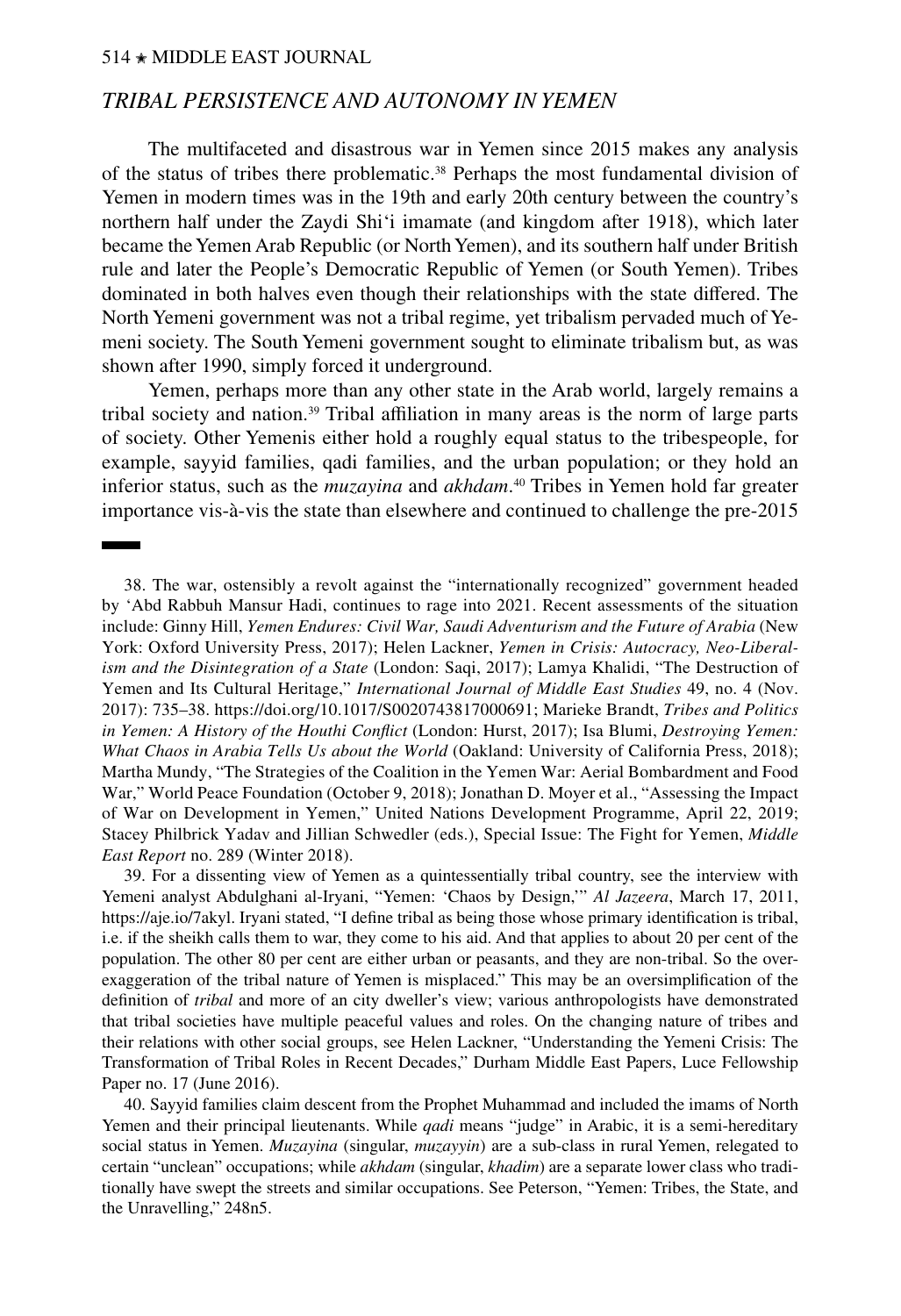state on various levels. At the same time, a broad swath of central Yemen below the divide between Zaydis and Shafi'i Sunnis — including the highlands around Ta'izz and in the Tihama coastal plain — consists of a more peasantized society where tribal ties and reliance are muted.

Tribalism not only assures membership in a collective unit but defines the tribal member in relation to the world and provides protection and assistance whenever necessary. The family, the clan, the tribe, and the confederation all comprise levels in the individual's identity and the delineation of the political landscape. While tribes putatively consist of common descent groups, the genealogy is far less important than the existence and workings of the interlaced web. This defines not only membership and status but also territory, since much of the country is finely detailed into a complex tribal geography that has long remained almost unchanged. Therefore, tribal identity is also territorial identity.<sup>41</sup>

While territorial boundaries in Yemen have been generally fixed for centuries, tribal and intra-tribal alliances may change with great rapidity depending on the situation, location, and leadership decisions. Paul Dresch noted, "There is no convention of solidarity, however, no permanent coercive structure, and no standing authority coincident with a section or tribe; so the relation is problematic between the sets of men defined by shared 'ancestors' and the groups of men who actually form on a given occasion."42 It is tempting to regard shaykhs of tribes as wielders of considerable power. This may be true in some cases, due to either the strength of personality of the individual shaykh or the dominant position of the shaykhly family, or both. Yet it is far more common that shaykhs are less potentates or even chairmen than they are simply notable figures who have been entrusted with certain authorities on specific occasions and in limited ways.

Tribes provide protection for their members and require members' assistance for their own protection. Especially through shaykhs, tribes may provide something of a welfare system for members in need. Tribes have traditionally organized their own affairs, both individually and collectively, with minimal interference from the state. While shari'a and secular authority have played varying roles in shaping behavior, Sheila Carapico observed that the combination of *qabaliyya* as a code of ethical behavior and *'urf* (common or tribal law) have traditionally "provided both ethical codes and mechanisms for the peaceful resolution of disputes" between and among

<sup>41.</sup> Paul Dresch, "The Tribes of Hashid wa-Bakil as Historical and Geographical Entities," in *Arabicus Felix: Luminosus Britannicus; Essays in Honour of A. F. L. Beeston on His Eightieth Birthday*, ed. Alan Jones (Oxford: Ithaca Press, 1991), 11. There are significant regional variations in the role and structure of tribes. Illustrations of this point in the far north of the country are made in: Shelagh Weir, *A [Tribal Order: Politics and Law in the Mountains of Yemen](https://utpress.utexas.edu/books/weitri)* (Austin: University of Texas Press, 2007); Marieke Brandt, "Inhabiting Tribal Structures: Leadership Hierarchies in Tribal Upper Yemen (Hamdan and Khawlan b. 'Amir)," in *[Southwest Arabia across History: Essays to the](https://verlag.oeaw.ac.at/product?info=15573)  [Memory of Walter Dostal](https://verlag.oeaw.ac.at/product?info=15573)*, ed. Andre Gingrich and Siegfried Haas (Vienna: Austrian Academy of Sciences Press, 2014), 91–116.

<sup>42.</sup> Paul Dresch, *[Tribes, Government, and History in Yemen](https://global.oup.com/academic/product/tribes-government-and-history-in-yemen-9780198277903?cc=us&lang=en&)* (New York: Oxford University Press, 1989), 88. Another explanation observes that "tribes are not fixed, static groups with essences inhering in them." Lisa Wedeen, *[Peripheral Visions: Publics, Power, and Performance in Yemen](https://press.uchicago.edu/ucp/books/book/chicago/P/bo5893513.html)* (Chicago: University of Chicago Press, 2008), 173–74.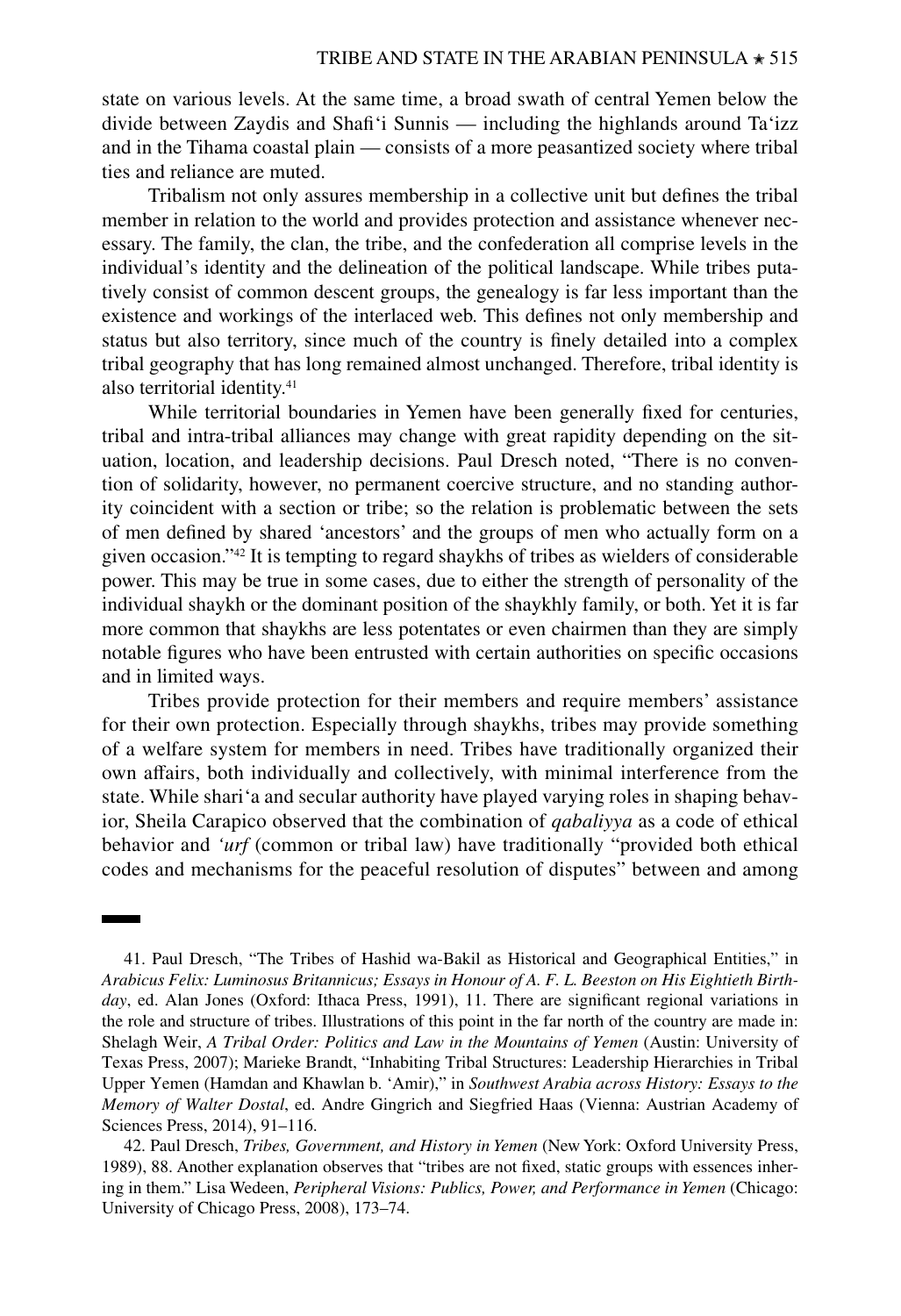small groups in Yemeni society.<sup>43</sup> Many Yemenis continue to prefer tribal justice and shaykhly mediation to the inefficient and often corrupt formal judicial system. The tribe has also served as an economic unit. And even where the population has been "detribalized" into peasantry, it acts collectively to meet emergencies, and sometimes groups maintain common property.44

Traditionally, there were five or more main and permanent tribal confederations in the northern half of Yemen, with the most important of these being the Hashid and the Bakil.45 Part of the reason for the ascendancy of the Hashid was the long-time effective leadership provided by the Ahmar clan of the Humran section of the 'Usaymat tribe. The other large confederation, the Bakil, did not enjoy the same prominent political role on the national level as the Hashid, although its shaykhs remained influential in their tribal constituencies. With the downfall of the Ahmar clan, Bakil shaykhs again wielded considerable political power under the Zaydi militia Ansar Allah ("supporters of God," known as the Huthi movement after founder Husayn Badr al-Din al-Huthi).46

As in most other countries of the Middle East, the cohesion and influence of tribes has weakened in Yemen over the last few decades; although perhaps not to as great an extent as elsewhere, in part because of the weakness of the government. Among northern tribes, the effect of decades of labor migration to Saudi Arabia upset the traditional pecking order, as tribesmen came back with savings and were less inclined to follow the shaykhs. At the same time, many shaykhly families took up residence in towns and cities, loosening their ties to the tribes and thus their influence. This made a potential opening for the government to interfere in what used to be regarded as tribal matters.

In the south, Britain gradually forged treaties of protection with petty rulers and shaykhs in order to protect its control of 'Aden in the 19th and early 20th centuries. The resultant 'Aden Protectorate was a patchwork system of indigenous control and British "supervision." The shaykhs and sultans who had treaties with the British were relegated to the sidelines during the independence struggle in the 1960s. With the success of the National Liberation Front (NLF) in forming an independent government in 'Aden, the tribes went "underground" — and a number of their shaykhs and sultans went into exile in Saudi Arabia and elsewhere.

The Marxist regime in independent South Yemen promoted nationality as the common identity, not tribalism. The use of tribal names was abolished and party leaders effectively took over the tribal roles that had belonged to shaykhs. Nevertheless, tribal and regional identities defined significant divisions within the ruling party. This was particularly true for schisms between tribes in Lahj and those in Abyan, personified by rivalries within senior NLF ranks of politicians from those areas. Tribesmen from other

<sup>43.</sup> Sheila Carapico, *[Civil Society in Yemen: The Political Economy of Activism in Modern Arabia](https://www.cambridge.org/us/academic/subjects/politics-international-relations/politics-general-interest/civil-society-yemen-political-economy-activism-modern-arabia?format=PB)* (Cambridge: Cambridge University Press, 1998), 64.

<sup>44.</sup> Carapico, *Civil Society in Yemen*, 63–64.

<sup>45.</sup> Other confederations are the Madhhaj, which has diminished greatly in influence, the Zaraniq, which has disintegrated, and Khawlan bin 'Amir in the far north. These confederations are widely discussed in the literature, but see especially Dresch, *Tribes, Government, and History in Yemen*; Paul Dresch, *[A History of Modern Yemen](https://www.cambridge.org/us/academic/subjects/history/middle-east-history/history-modern-yemen?format=PB&isbn=9780521794824)* (Cambridge: Cambridge University Press, 2000).

<sup>46.</sup> Personal communication to the author from Marieke Brandt, September 25, 2019.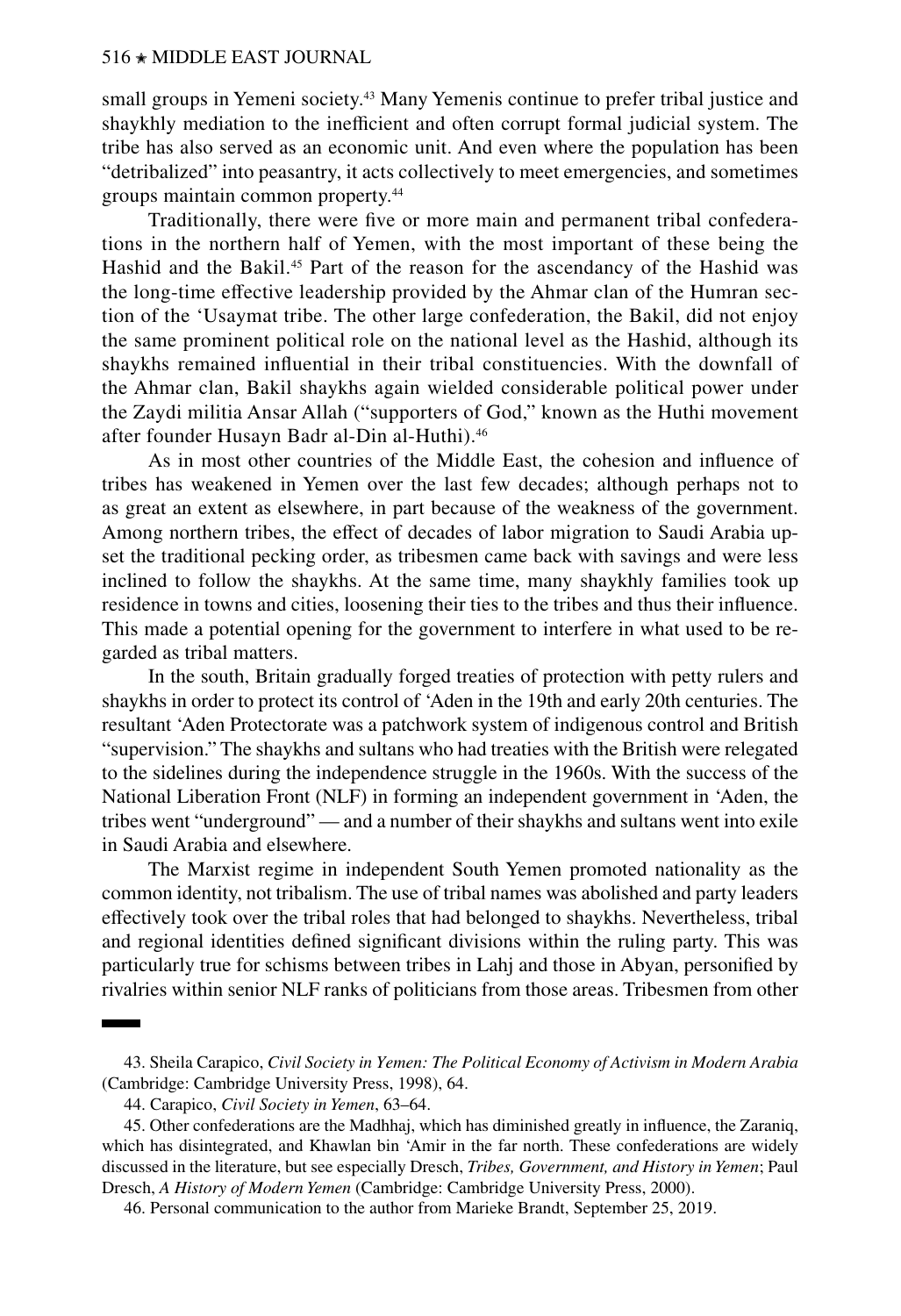areas were relegated to lesser roles or, in the cases of the governorates of Hadramawt and Mahra, often distanced themselves from power struggles in 'Aden. With the demise of the Marxist government and the unification of Yemen, the south's tribal foundations came back to the fore, and long-standing tribal divisions and cooperation continue to define the political landscape of southern Yemen.<sup>47</sup>

The government of the united Republic of Yemen, formed in 1990 and led until 2011 by 'Ali 'Abdullah Salih, pursued contradictory goals. On one hand, it wished to extend central authority throughout the country through such measures as assuming responsibility for law and order, the provision of social services, and enhancement of tax collection. The state's fitfully growing reach reduced tribal freedom of action in many areas. On the other hand, Salih worked closely with tribes. After his family, his principal support came from two minor Hashid tribes (one of them his own). Beyond that, he engaged with the entire panoply of northern tribes and especially relied on Hashid support. Salih had little choice but to rely on the tribes for tangible support against a skeptical and growing urban population, southern discontent, and al-Qa'ida and likeminded religiopolitically based opposition.<sup>48</sup>

As I previously wrote, "After unification, and especially after the 1994 civil war, Salih governed the south in much the same way he had governed the north: with a policy of divide and rule."49 Stephen Day observed that "since the Yemeni civil war [of 1994,] Saleh's régime has tried to create an entirely new hierarchy among the southern tribes, appointing relatively insignificant sheikhs to positions of power and influence."50 Rather than strengthening his hold over the south, Salih's policy simply reinforced divisions within southern society.

The fall of the Salih regime and the catastrophic war since 2015 have highlighted tribes' continued central political role.51 But the conflict between the skeleton government of 'Abd Rabbuh Mansur Hadi and the Huthi movement is not the only factor in Yemen's disintegration — and not the only one with tribal dimensions. Islamist extremism continues to exist in remote parts of Yemen — Jawf, Ma'rib, and Shabwa — partly because of alliances with some tribes on either practical or ideological grounds.52 The

51. As Marieke Brandt wrote, in addition to tribal aspects, "[t]he many other narratives of the Houthi conflict sometimes complement each other, sometimes compete: the sectarian narrative, the domestic political narrative, the boundary narrative, the proxy war narrative, and so on." Brandt, *Tribes and Politics in Yemen*, 4.

52. Extremist objectives, such as that of establishing a jihadist territorial entity, generally run counter to tribal goals and reduce tribes to an extraneous and subordinate status. Sarah Phillips and Rodger Shanahan, ["Al-Qa'ida, Tribes and Instability in Yemen](http://www.jstor.org/stable/resrep10126)," Lowy Institute for International Policy analysis *[Continued on next page]*

<sup>47.</sup> The situation was additionally complicated by the presence of key political but non-tribal figures of either north Yemeni origin or sayyids from Hadramawt. On the tribal aspects of South Yemen, see Noel Brehony, *[Yemen Divided: The Story of a Failed State in South Arabia](https://www.bloomsbury.com/us/yemen-divided-9781780764917/)* (London: I. B. Tauris, 2011), 215–217.

<sup>48.</sup> Sarah Phillips, *[Yemen's Democracy Experiment in Regional Perspective: Patronage and Plu](https://doi.org/10.1057/9780230616486)[ralized Authoritarianism](https://doi.org/10.1057/9780230616486)* (New York: Palgrave Macmillan, 2008), 90.

<sup>49.</sup> Peterson, "Yemen: Tribes, the State, and the Unravelling," 138.

<sup>50.</sup> Stephen W. Day, "Power-Sharing and Hegemony: A Case Study of the United Republic of Yemen" (PhD dissertation, Georgetown University, 2001), 446. See also Day, *[Regionalism and Re](https://doi.org/10.1017/CBO9781139135443)[bellion in Yemen: A Troubled National Union](https://doi.org/10.1017/CBO9781139135443)* (Cambridge: Cambridge University Press, 2012); Noel Brehony, "From Chaos to Chaos: South Yemen 50 Years after the British Departure," *Asian Affairs* 48, no. 3 (Nov. 2017): 428–44. [https://doi.org/10.1080/03068374.2017.1361249.](https://doi.org/10.1080/03068374.2017.1361249)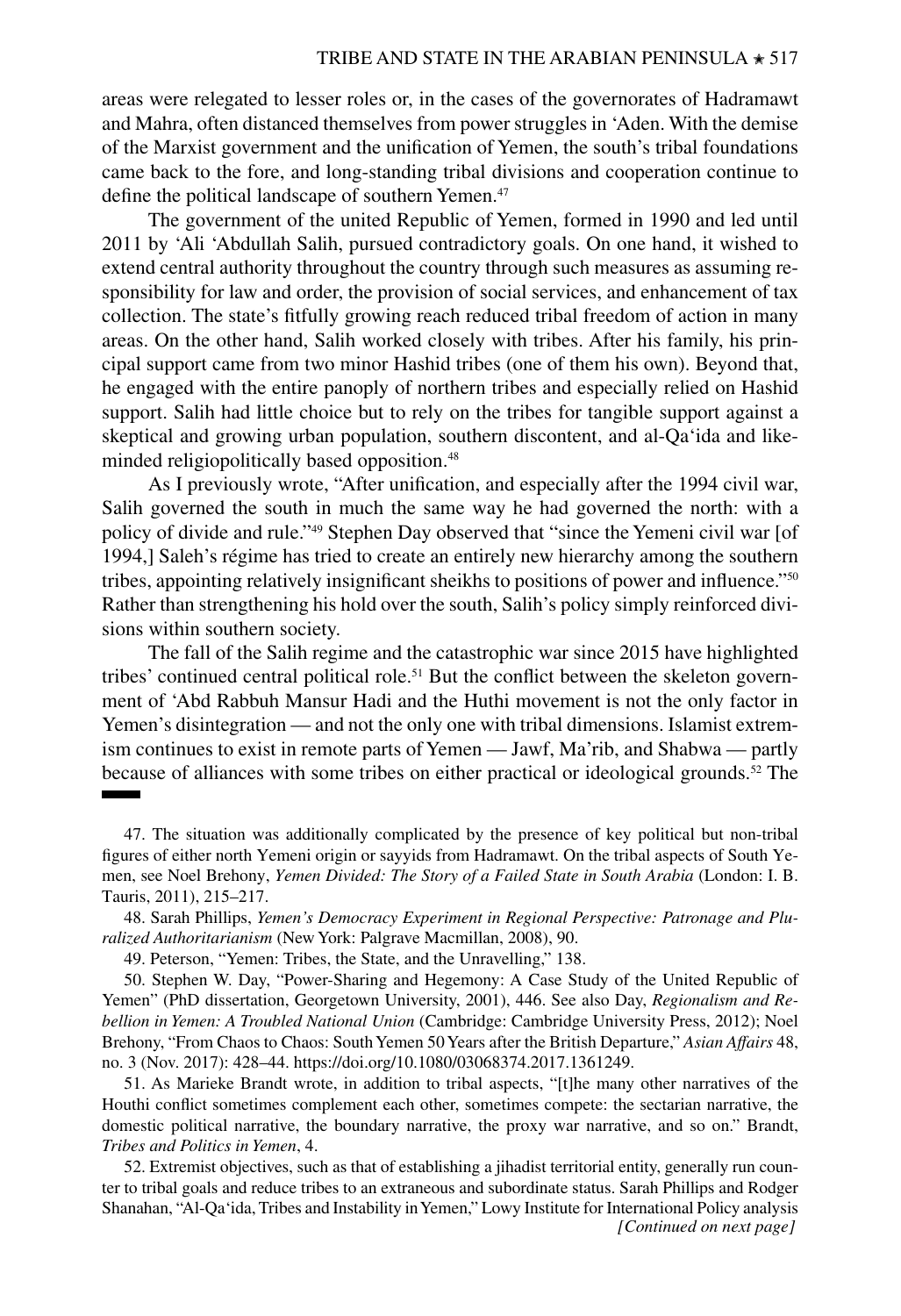apparent hardening of belief among many southerners that independence or at least autonomy is necessary and inevitable brings its own tribal and regional dimensions.

# *COMPARING TRIBES IN YEMEN TO TRIBES IN THE GULF*

By and large, while Yemen over the last half-century has been exemplified by both "tribes *in* the state" and "tribes *versus* the state," the Gulf states mainly experience the former, while the latter is overwhelmingly present in Yemen today. The easy explanation for the difference between the Gulf and Yemen might be oil income — the abundance in the Gulf and its inadequacy in Yemen — but perhaps this is too facile. Part of the reason can be ascribed to Yemen's challenging terrain, which hampers communications, localizes the economy, obstructs government intrusion, and engenders isolation. These challenges all strengthen the practical and ideological primacy of the tribe. Differences in the regional environment and the negative effect of external intervention also play a significant role. In this regard, the formative British role in the Gulf can be contrasted with, first, the disruptive impact of North Yemen's civil war in the 1960s (which was an Egyptian-Saudi proxy war to a large extent) and Saudi Arabia's manipulative policies later on.

The distinction is also due to the weak nature of the central government in Yemen. No single tribe or family has exerted any paramount authority since the demise of the northern imamate. Even then, imams tended to exercise a minimalist role for a limited duration. Tribes were never brought under the full control of the state. A significant consequence of the civil war of the 1960s was increased influence and power exercised by the tribes, with both royalists and republicans dependent on tribes to carry out their aims. While leadership after the war was vested in the country's most respected statesman, Qadi 'Abd al-Rahman al-Iryani, he was unable to unify Yemen despite his moral standing. The result was military leadership and weak attempts to exert state authority over a highly fragmented country, large sectors of which were, when left alone, largely self-governing.<sup>53</sup> The tribes remained heavily armed and financially independent in part due to stipends to the shaykhs paid by Saudi Arabia. This situation culminated in 'Ali 'Abdullah Salih's patronage system.

Yemen's decentralized environment does not obtain in the Gulf where oil wealth allowed a peaceful transition, in Philip Salzman's formulation, from the collective responsibility of the tribe to the hierarchical power of the state.<sup>54</sup> As stressed previously, the dominant role of certain tribal families was largely accepted more than a century ago. Gradually over the course of the oil era, socioeconomic change and education, among other factors, worked to decrease effective dependence on the tribe for protec-

*[continued from previous page]*

<sup>(</sup>Nov. 2009: 6–7. See also Sarah Phillips, ["What Comes Next in Yemen? Al-Qaeda, the Tribes, and](https://carnegieendowment.org/files/yemen_tribes1.pdf) [State-Building"](https://carnegieendowment.org/files/yemen_tribes1.pdf) Carnegie Endowment for International Peace, Middle East Program no. 107 (Mar. 2010); Marieke Brandt, "The Global and the Local: Al-Qaeda and Yemen's Tribes," in *[Tribes and](https://doi.org/10.1093/oso/9780190864545.001.0001)  [Global Jihadism](https://doi.org/10.1093/oso/9780190864545.001.0001)*, ed. Virginie Collombier and Olivier Roy (New York: Oxford University Press, 2017), 105–30.

<sup>53.</sup> Dresch, *Tribes, Government, and History in Yemen*.

<sup>54.</sup> Philip Carl Salzman, "Tribes and Modern States: An Alternative Approach," in *Tribes and States*, ed. Rabi, 208.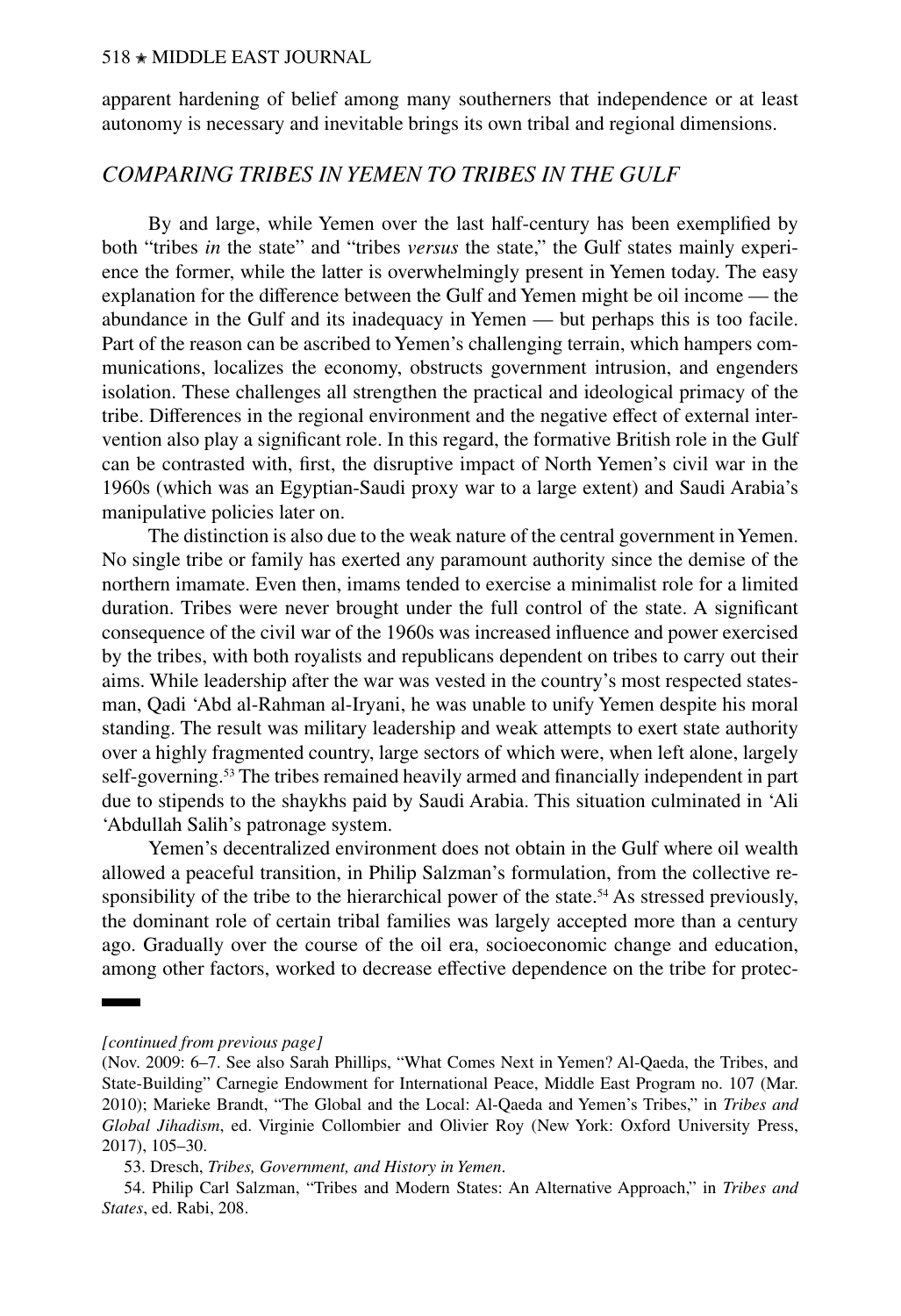tion and advancement and to increase the state's role. In the Gulf, the role of tribes is largely relegated to genealogical and social aspects, whereas tribes in Yemen retain much of their independence, political relevance, and even armed power.

Still, it remains true and relevant that reference to, and even deference to, tribes in the Gulf as well as Yemen continues to be necessary in disputes or conflicts, both within a single state and especially between neighboring states. Referred to as *bidun* ("without"), stateless people in Kuwait consist of members of tribes who cannot prove their families' presence in the state prior to a stipulated time before the processing of oil. As a consequence, *bidun* have been denied Kuwaiti citizenship and its benefits.55 There is also the case of some sections of the Al Murra, a major tribe of *badw* background that is present in both Qatar and Saudi Arabia. The nationality of these particular sections was never conclusively established and serious contention was revived when the so-called Quartet of Saudi Arabia, the United Arab Emirates, Bahrain, and Egypt sought to isolate Qatar in June 2017, precipitating an ongoing (though largely dissipated) regional crisis.56

Elsewhere, tribes are split between Bahrain and Qatar, and jockeying for their loyalty has been a feature of Bahraini-Qatari politics for decades. Attempts to suborn Omani tribesmen and tribal elements into accepting UAE citizenship have hampered relations between the sultanate and both Abu Dhabi and Ras Al Khaima. Finally, crossborder intrigues and immigration from Yemen's Mahra region into Oman's Dhofar region began during the war there in the 1960s and 70s and continued well after it, gaining more attention with the disintegration of Yemen.

Apart from these cases, "tribes *vs*. the state" is hardly an issue in the Gulf. While "tribes *in* the state" has remained important as shaykhly power and authority evolved into dominance by ruling families. Fossilized leadership has been underpinned by a supposed social contract exchanging political voice for economic prosperity. Furthermore, the experience of the Gulf states in removing the issue of "tribes *vs.* the state" was also shaped by a supportive regional and international environment. For the smaller states, recognition by the British led to a consolidation that saw shaykhs become hakims and dynasties become regimes. Saudi Arabia and Oman followed slightly different patterns later, but all transformation was aided immensely by the advent of oil income and advisory roles by Britain (and then by the United States in the case of Saudi Arabia). The six Gulf states constitute a group of similar monarchies with increasing power and status in a chaotic Arab world. Yemen, though, has encountered enemies on its borders and beyond who interfered with and complicated politics at all levels. Saudi Arabia in particular plied Yemeni governments with cash but simultaneously undercut them with substantial handouts to shaykhs throughout the country, who then resisted subordination to the center. The Gulf states have enjoyed the umbrella support of Britain and the US, cemented by economic and political alliances: Rulers are able to act

<sup>55.</sup> For more about *bidun* in Kuwait, see Claire Beaugrand, *Stateless in the Gulf: Migration, Nationality and Society in Kuwait* (London: I. B. Tauris, 2017). There are *bidun* in other Gulf states as well, but they tend not to be tribal populations. For more, see Noora Lori, *[Offshore Citizens: Perma](https://doi.org/10.1017/9781108632560)[nent Temporary Status in the Gulf](https://doi.org/10.1017/9781108632560)* (Cambridge: Cambridge University Press, 2019).

<sup>56.</sup> Justin Gengler and Buthaina Al-Khelaifi, "Crisis, State Legitimacy, and Political Participation in a Non-Democracy: How Qatar Withstood the 2017 Blockade," *The Middle East Journal* 73, no. 3 (Autumn 2019): 404,<https://doi.org/10.3751/73.3.13>.